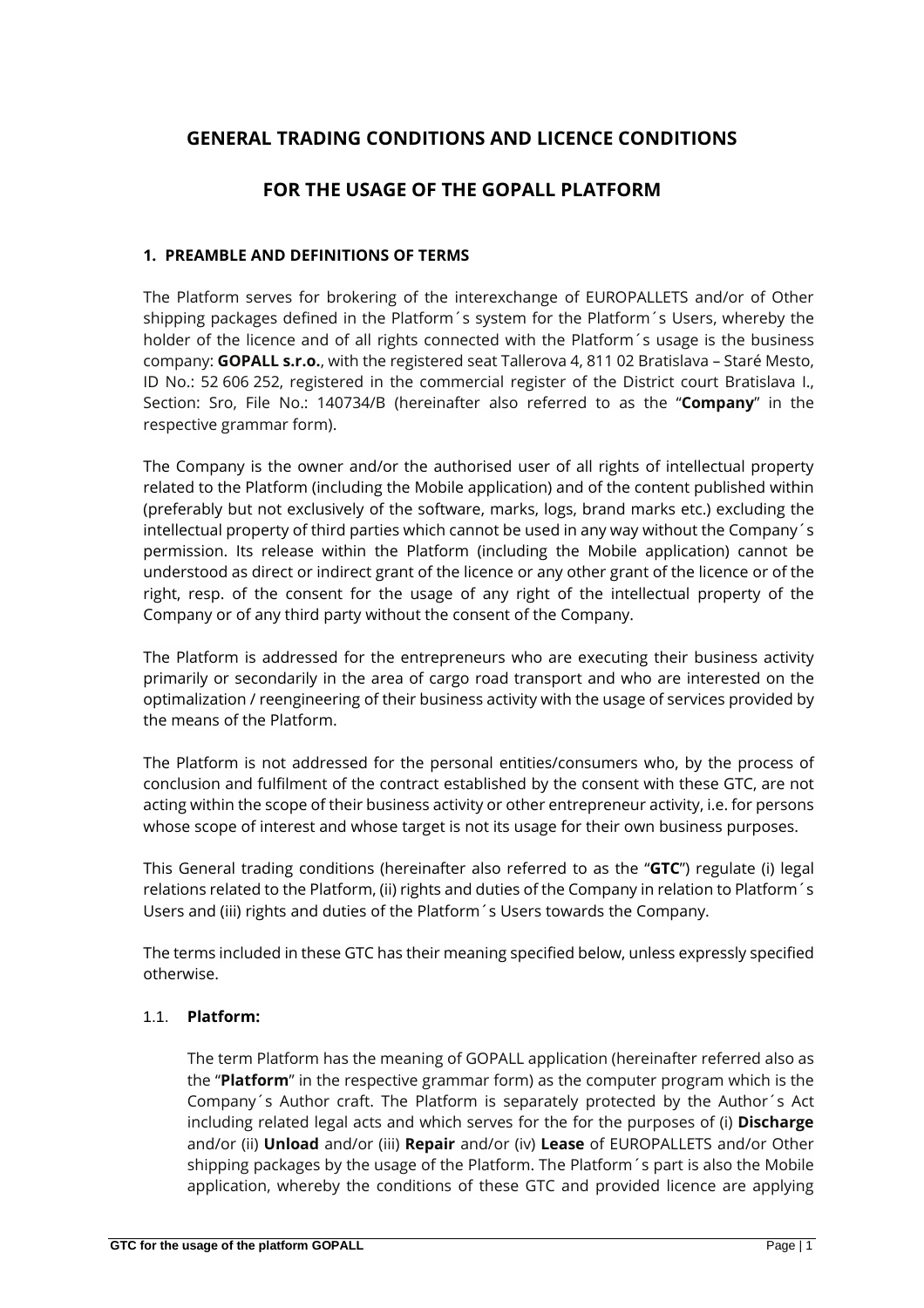accordingly also on the usage of the Mobile application, unless expressly specified otherwise.

# 1.2. **Mobile application:**

The Mobile application to the Platform serves for the User as the assistance application for the acceleration of the mutual communication and the exchange of documentation related to handled EUROPALLETS and/or Other shipping packages (hereinafter also referred to as the "**Mobile application**" in the respective grammar form), it though does not include all functionalities of the Platform.

The Mobile application to the Platform can be downloaded freely from the "app store" or "google play" directly to the mobile device. The Mobile application, after its downloaded and installed, will be paired to the User´s Account in the Platform. The Mobile application is approachable for its usage exclusively for registered Users who have their Account established in the Platform and for the third parties with the User´s access created by the User himself under these GTC. The download, installation and the usage of the Mobile application is performed by the User, resp. the person with the User´s access created by the User himself on his own risk and responsibility.

### 1.3. **User:**

The term User has the meaning of each properly registered subject in the Platform´s system

as the Platform´s User, who is the entrepreneur executing primarily and/or secondarily the business activity in the area of cargo road transport, i.e. personal entity entrepreneur or legal entity (such as the business company) and which expressed its consent with these GTC by their full acceptance within the registration in the Platform´s system.

# 1.4. **User´s access:**

The User´s access represents the right of other person specified by the User in the extent of authorisations granted by the User by the means of the Platform, to use the concrete functionalities of the Platform in the name and on the account of the User (hereinafter also referred to as the "**User´s access**").

The User´s access can be represented in the following forms:

#### 1.4.1. Administrator:

The Administrator´s access allows to assigned personal entity, acting in the name and on the account of the User, to execute by the means of the Platform all acts and to use all functionalities of the Platform preferably (but not exclusively): to submit in the name and on the account of the User all claims for the Discharge and the Unload at the concrete GOPALL point, to administrate (amend/edit) all data about the User, to adjoin/create and to withdraw/abolish the Users´ accesses of third parties (Dispatchers and Drivers), to record documents into the Platform, to review and to administrate the Account, to administrate the finances on the Account, to ask for the return/payoff of the Credit under these GTC, to cancel the registration of the User etc.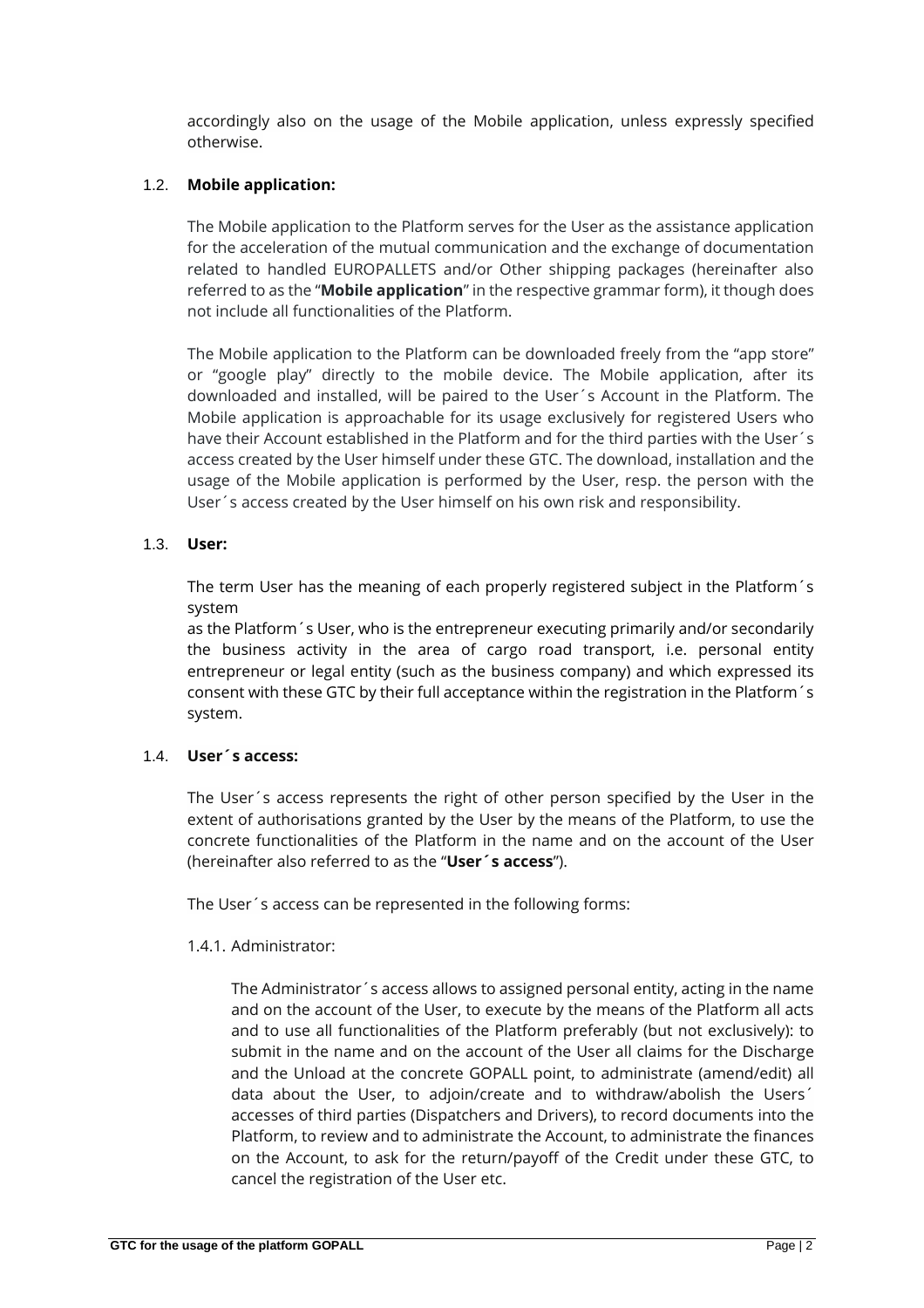(hereinafter also referred to as the "**Administrator**" in the respective grammar form)

1.4.2. Dispatcher:

The Dispatcher´s access allows to assigned personal entity, acting in the name and on the account of the User, to execute by the means of the Platform acts in the extent

allowed by the Platform, preferably: to create/withdraw/abolish the Users´ accesses of the Drivers, to review the Account and to dispose with the finances on the Account within the usage of the Platform´s functionalities excluding the right for the payment of the Credit etc. The Dispatcher may, but does not need, to be assigned.

The Dispatcher is neither entitled to abolish the registration of the User in the Platform, nor to amend/edit the User´s data in the Platform.

(hereinafter also referred to as the "**Dispatcher**" in the respective grammar form)

1.4.3. Driver:

The Driver´s access allows to assigned personal entity, acting in the name and on the account of the User, an access to the Platform, by downloading the Mobile application into the mobile phone/device for the purpose of receiving and executing instructions by the means of the Platform. The Driver has not the full access to the User´s Account. The Driver is entitled to use only specific functionalities allowed by the supporting Mobile application.

(hereinafter also referred to as the "**Driver**" in the respective grammar form)

The User, by the means of his Administrator, is entitled anytime and without reasoning, by using the Platform´s functionalities, to abolish the User´s access of the third party. The abolishment of the User´s access by the User himself dos not relate to those acts which have been performed by the third party until the moment of access's abolishment and the User bears full responsibility for such acts.

# 1.5. **EUROPALLETS:**

The term EUROPALETS has the meaning of all kinds of EUROPALLETS (wooden, plastic) which are included in the Platform (hereinafter also referred to as the "**EUROPALLETS**" in the respective grammar form).

The types of EUROPALLETS which are used by the PLATFORM are defined in the Platform, whereby the Company reserves the right to amend and to regulate these kinds of EUROPALLETS for the purpose of the Platform.

The EUROPALLETS must satisfy the criteria of quality standards A and/or standards B which are defined in the Platform´s system for the purpose of legal relation established by these GTC. All EUROPALLETS which do not satisfy the respective standards will be considered as damaged for the purposes of these GTC.

# 1.6. **Other shipping packages**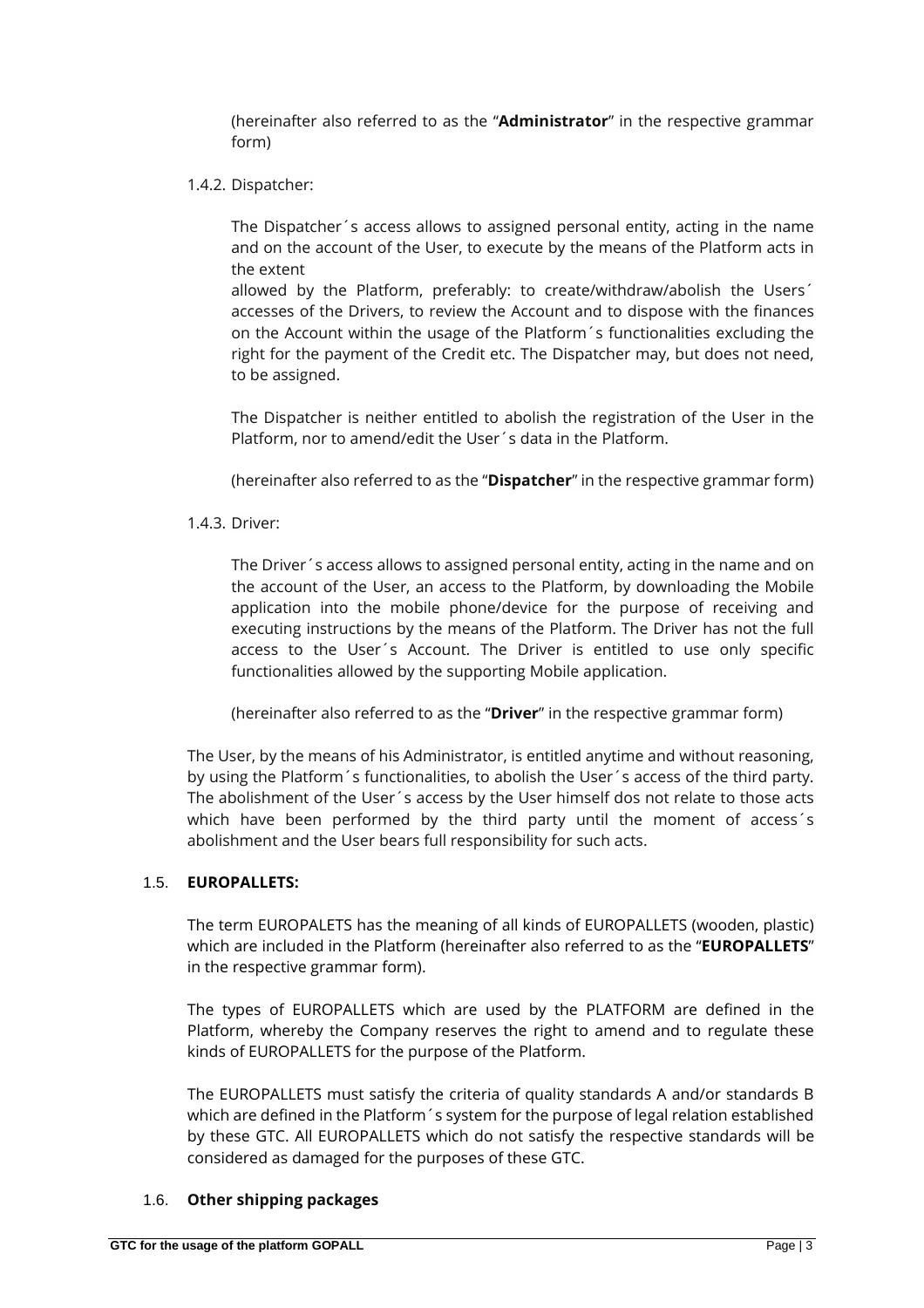The term Other shipping packages has the meaning of all kinds of shipping packages excluding EUROPALLETS defined in the Platform´s system (hereinafter also referred to as the "**Other shipping packages**" in the respective grammar form).

Individual kinds of Other shipping packages which are used by the Platform are defined in the Platform´s system, whereas the Company reserves the right to anytime amend and to regulate these kinds of Other shipping packages for the purpose of the Platform. The Platform is not obliged to provide any services related to Other shipping packages.

### 1.7. **GOPALL point and GOPALL Partner:**

The term GOPALL point has the meaning of a place defined in the Platform´s system, where the Users demand for the **(i) Discharge** and/or **(ii) the Unload** and/or **(iii) the Repair** and/or **(iv) the Lease** of the EUROPALLETS and/or Other shipping packages (hereinafter also referred to as the "**GOPALL point**" in the respective grammar form). The Company secures the operation of the individual GOPALL points either directly or by the means of the GOPALL Partners, i.e. the contractual partners of the Company (hereinafter also referred to as the "**GOPALL Partner**" in the respective grammar form).

### 1.8. **Account:**

The Account in the Platform is the private account of the User (hereinafter also referred to as the "**Account**" in the respective grammar form). The Account may not be used by any other person besides the User and persons which have been granted by the User´s access to the Account by the means of the Platform by the User in the extent specified by the User.

The Account, its content, all rights connected to it are indivisible, non-transferable, nonassignable and are bound exclusively to person of the User.

The User´s Account established in the Platform for the purposes of its usage is the property of the Company excluding the monetary resources – of the Credit which are under these GTC the property of the User.

#### 1.9. **Credit:**

The Credit represents the value of monetary resources expressed in euro on the User´s Account which serves for the payment of the Company´s Reimburse for the usage of services provided by the Company to the User by the means of the Platform. The actual value of the Credit is shown to the User after signing into the Account established in the Platform (hereinafter also referred to as the "**Credit**" in the respective grammar form).

The Credit is gained/grossed up by the User on his Account as follows (i) by the means of the bank transfer of the monetary resources and/or (ii) with the usage of the payment card by the means of payment gate and/or (iii) by the means of cash deposit on the bank account designated/announced by the Company to the User and/or (iv) by the usage of some functionalities of the Platform.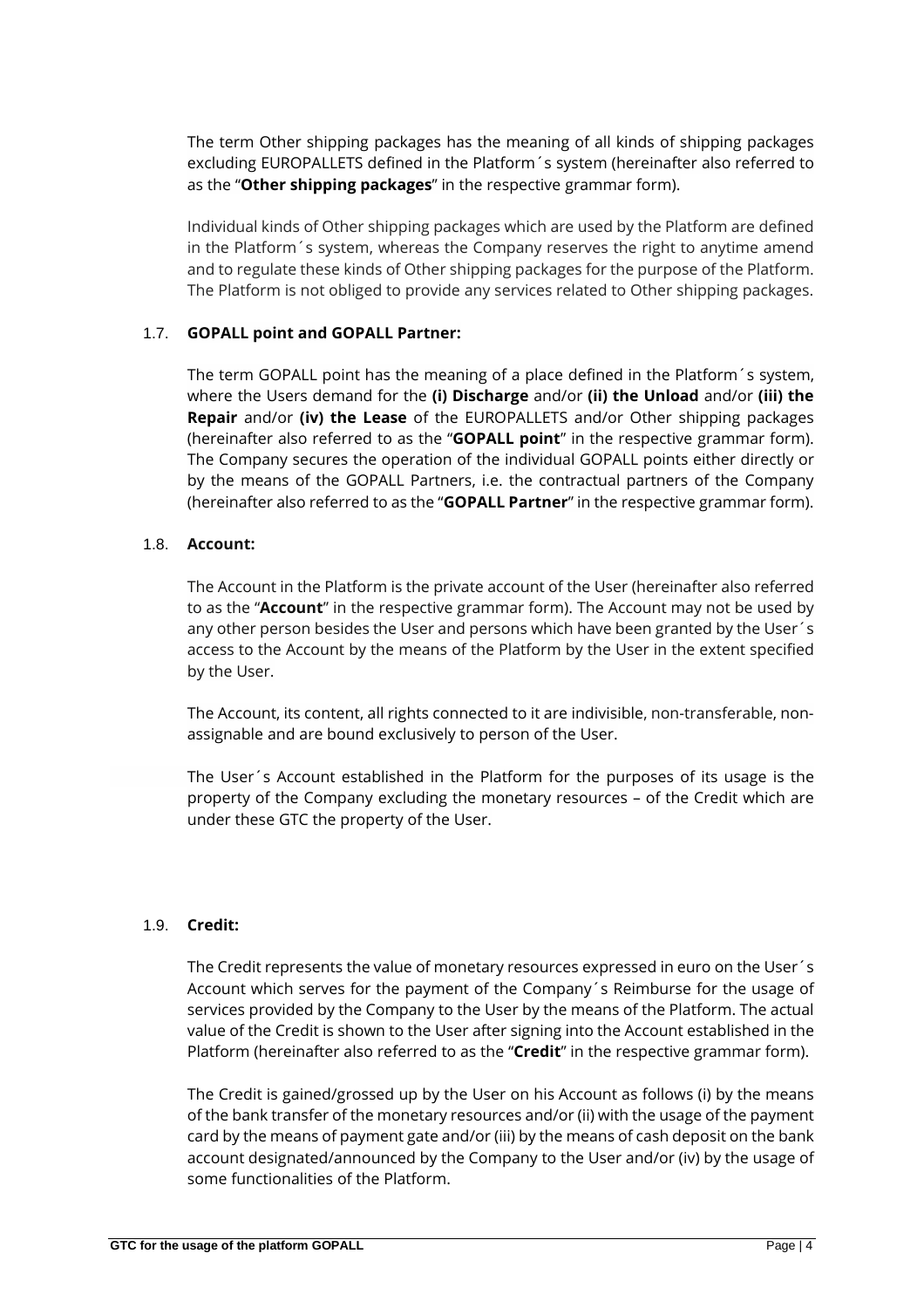The Credit serves also as the financial security for the purpose of the settlement of the Company´s claims which may incur against the User under these GTC.

The User may ask for the return of the actual balance of the Credit anytime by the means of the Platform. In such case, the Credit will be sent on the User´s Account under the terms stipulated in these GTC. The Credit will be returned to the User after the deduction of the Reimbursement and of other claims of the Company under these GTC. The finances will be returned exclusively on the User´s account designated by the User.

### 1.10. **Container account:**

The Container account represents the non-monetary part of the User´s Account which includes information about:

- 1.10.1 the EUROPALLETS and/or Other shipping packages handed over by the User in the form of the Discharge for which the User did not take over the EUROPALLETS and/or Other shipping packages in the form of the Unload, i.e. **positive Container account**
- 1.10.2 the EUROPALLETS and/or Other shipping packages taken over by the User in the form of Unload for which the User did not handed over the EUROPALLETS and/or Other shipping packages in the form of the Discharge, i.e. **negative Container account**

### 1.11. **Price list:**

The term Price list, for the purposes of these GTC, has the meaning of a price list which includes the unit prices of the Reimbursement for the usage of the services by the means of the Platform which actual and effective version for the individual GOPALL points is published in the Platform´s system (hereinafter also referred to as the "**Price list**" in the respective grammar form).

The height of the Reimbursement for the usage of the Platform may differ at the individual GOPALL points, whereas the User has a possibility to verify it in advance in the Platform´s system. The unit prices included in the Price list are designated as prices without the Value added tax (hereinafter also referred to as the "**VAT**"), unless expressly stated otherwise in the Price list.

# 1.12. **Discharge:**

The term Discharge (receipt) has the meaning of a situation when the User needs to hand over the EUROPALLETS and/or Other shipping packages from the User´s vehicle which is executed by the usage of the Platform´s service by the means of the GOPALL points. It may be a situation when the User needs to hand over the EUROPALLETS and/or Other shipping packages, if the GOPALL point has confirmed this Discharge in the Platform´s system in advance (hereinafter also referred to as the "**Discharge**" in the respective grammar form).

# 1.13. **Unload:**

The term Unload (expenditure) has the meaning of a situation when the User needs to unload the EUROPALLETS and/or Other shipping packages on the User´s vehicle which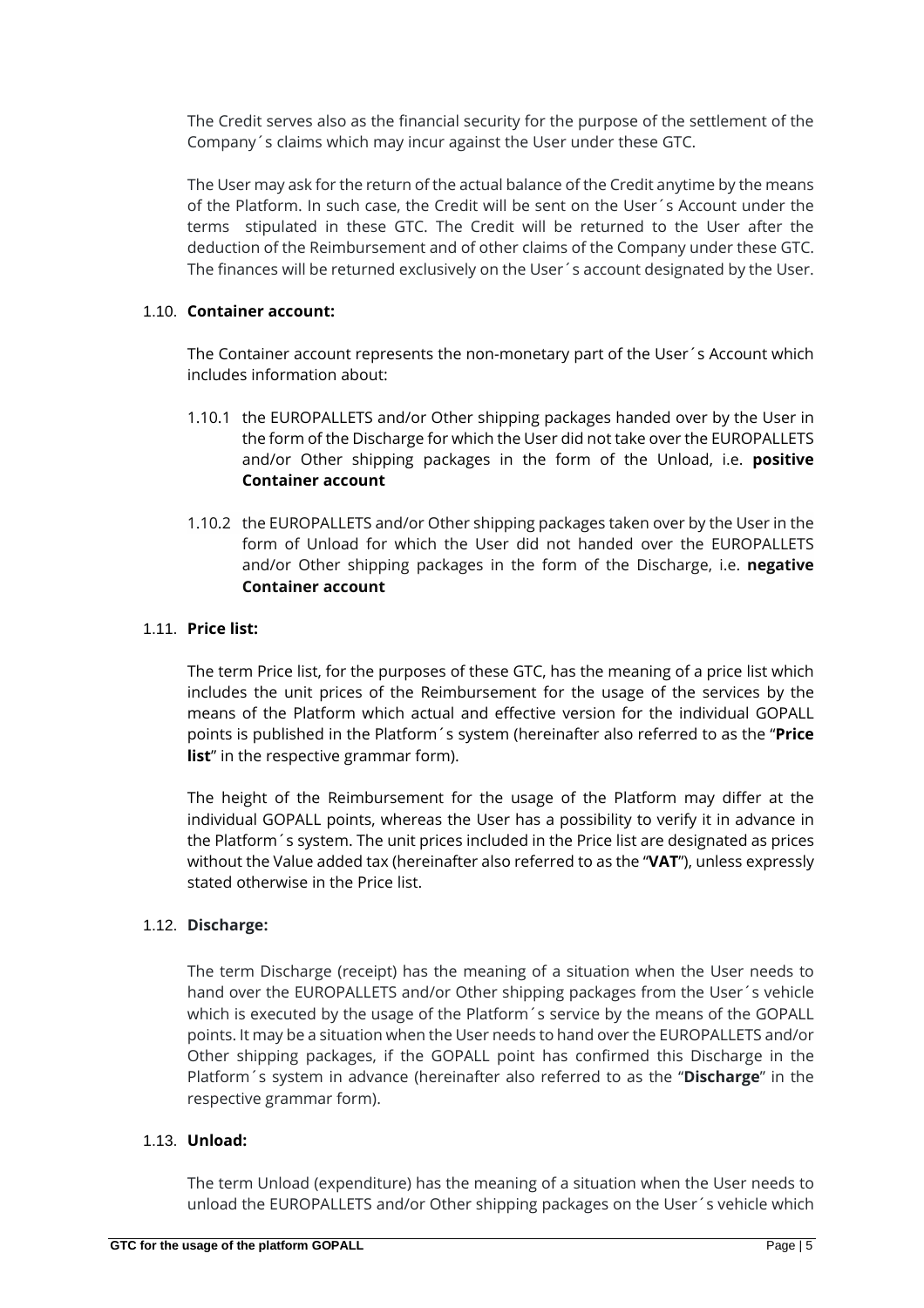is executed by the usage of the Platform´s service by the means of the GOPALL points. It may be a situation when the User needs to take over the EUROPALLETS and/or Other shipping packages if the GOPALL points have confirmed the unload in the Platform´s system in advance (hereinafter also referred to as the "**Unload**" in the respective grammar form).

### 1.14. **Repair:**

The Repair of damaged EUROPALLETS and/or Other shipping packages represents the situation when the User, by the means of the Platform, asks at a concrete GOPALL point for the Discharge of damaged repairable EUROPALLETS or within the process of the Discharge the User hands them over directly and the GOPALL point will receive such damaged repairable EUROPALLETS from the User (hereinafter also referred to as the "**Repair**" in the respective grammar form).

### 1.15. **Lease:**

The Lease of EUROPALLETS and/or Oher shipping packages represents a situation when within the process of Unload some EUROPALLETS and/or Other shipping packages are handed over to the User, if the User has negative Container account or if the Unload causes the existence of negative Container account of the User (hereinafter also referred to as the "**Lease**" in the respective grammar form). In such case the User is obliged to settle the Reimbursement for the Lease to the Company, for each EUROPALLET and/or Other shipping package and for each day of the duration of the Lease under the terms of these GTC.

### 1.16. **Order:**

The acts of the (i) Discharge and/or (ii) the Unload and/or (iii) the Repair and/or (iv) the Lease is executed by the User in online form of an order form and the Platform´s functionalities. The order form defines all essential requirements required by the Platform´s system (hereinafter also referred to as the "**Order**" in the respective grammar form).

# 1.17. **Author´s Act:**

The legal act No. 185/2015 Coll. the Author´s Act as amended (hereinafter also referred to as the "**Author´s Act**") or any other legal act which will substitute the Author´s Act.

#### 1.18. **Commercial Code:**

The legal act No. 513/1991 Coll. The Commercial code as amended (hereinafter also referred to as the "**Commercial Code**") or any other legal act which will substitute the Commercial Code.

#### 1.19. **Legal Act on VAT:**

The legal act No. 222/2004 Coll. On the value added tax as amended (hereinafter also referred to as the "**Legal Act on VAT**") or any other legal act which will substitute the Legal Act on VAT.

#### 1.20. **Working Day:**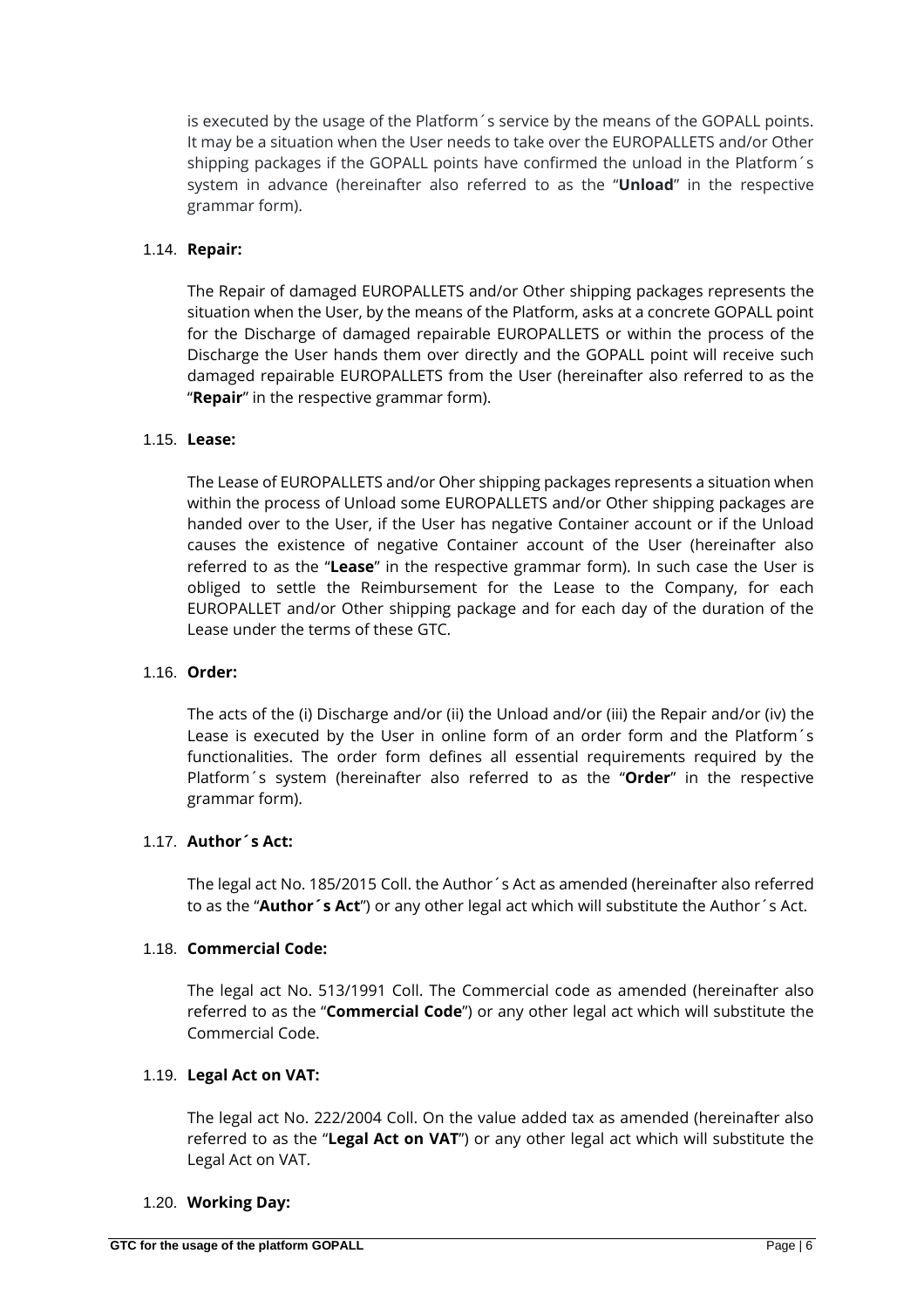The term Working Day means any day excluding Saturdays, Sundays and days which pursuant to legal act No. 241/1993 Coll. on the public holidays, free days and commemorative days as amended are considered as the public holidays or other free days (hereinafter also referred to as the "**Working Day**" in respective grammar form).

# 1.21. **Legal acts of the Slovak republic:**

Generally binding legal acts and the implementing regulations (excluding the conflict rule) which are valid and effective in the territory of Slovak republic (hereinafter also referred to as the "**legal rules**").

# **2. SUBJECT MATTER**

- 2.1. The Company will be providing to the User the using right to the Platform (including the Mobile application) in the form of licence granted by the Company in the extent and under conditions stipulated in these GTC.
- 2.2. The provision of services by the means of the Platform is related to EUROPALLETS and accordingly also on Other shipping packages.
- 2.3. These GTC represent the legally binding agreement between the Platform's User and the Company which is the commercial obligation not the consumer obligation, whereas the Platform is not addressed to personal entities (i.e. for the consumers), but exclusively for the business entities which are either personal entities as entrepreneurs or legal entities (i.e. preferably business companies).
- 2.4. By the acceptance and consent with these GTC, the User expressively agrees that the written form of the legal act – agreement/contract between the User and the Company is considered as preserved under respective legal acts.
- 2.5. Neither legal acts concerning the protection of the consumer nor the rights and duties arising from such legal acts refer to the legal relation established by these GTC. For the avoidance of doubt, the legal relation established by these GTC are regulated primarily by the Commercial code and the Author´s Act.
- 2.6. Based on the online registration executed by the User into the Platform, which registration is anticipated by the User´s obligation to express his consent with these GTC´s acquaintance and acceptance, the User obliges to abide all conditions and obligations included in these GTC. The User hereby declares that he agrees with the conditions and obligations stipulated in these GTC without any reservations or objections, that before the acceptance of these GTC he closely read them over by acquainting to its content in the extent which he considers as sufficient and necessary.
- 2.7. The User hereby declares that he is bound by these GTC and that he obliges to preserve them, as well he obliges to preserve the valid legal acts, good manners and obliges that within the Platform´s usage he will not be executing any acts which would be in contrary to valid legal acts, good manners and these GTC.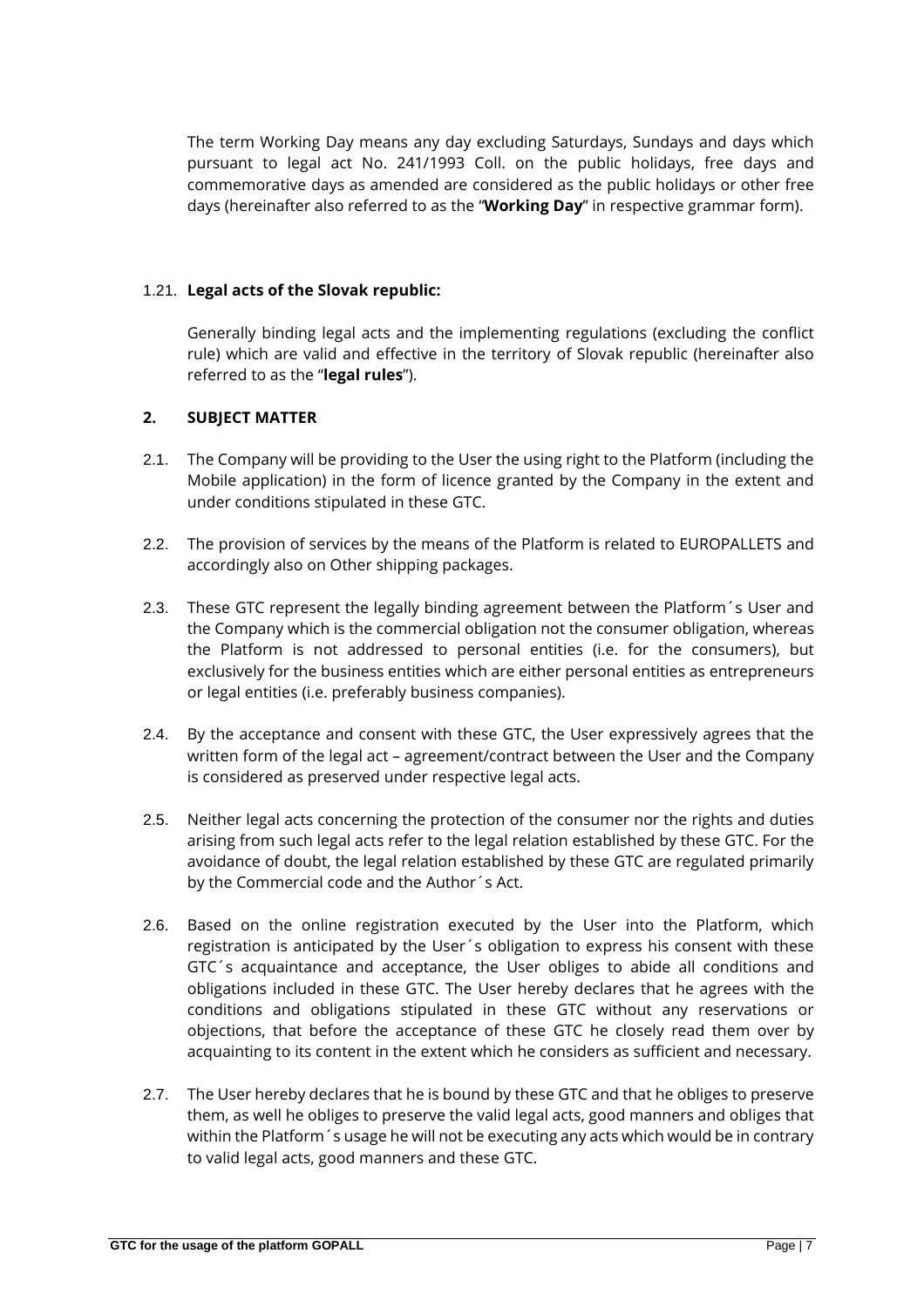- 2.8. By the acceptance and by the consent with these GTC, the User declares that he has full necessary capability, authority and capacity to conclude and to fulfil this agreement established by these GTC, is entitled to approve these GTC and to preserve their provisions. The User bears full responsibility for the rightness and correctness of this declaration.
- 2.9. The previous acceptance of these GTC by the User is a condition for the display and for the usage of the Platform as well as for the usage of the Mobile application.
- 2.10. The User acknowleges and approves that the Company has the full right, based on its own consideration, to deny the User´s registration or to dismiss the User´s registration or to not allow the User´s registration and the creation of the Account in the Platform, even without adducing any reasons.
- 2.11. If the User doesn´t agree with these GTC (totally or partially) or acts as the personal entity (consumer), he is neither entitled to use the Platform, nor to register on the Platform. In case the User is registered, he is obliged to stop using the Platform and to cancel the registration immediately. The Company is entitled to cancel the account of the personal entity (consumer) even without previous notification.

# **3. AMENDMENTS AND ADDITIONS**

- 3.1. The Company reserves the right, according to its own consideration, anytime and without any previous notification given to the User, to amend or to add some provisions of these GTC and of any documents to which GTC refers.
- 3.2. The amendment or addition to these GTC becomes effective by the date of their release on the web site [www.gopall.com,](http://www.gopall.com/) unless amended or added version of GTC will not stipulate otherwise.
- 3.3. Other usage of the Platform by the User after the effectiveness of GTC´s amendment or of GTC´s addition, will be considered as the consent with the amendment and addition of GTC. If the User does not agree with the amendment or with the addition, he is obliged to stop using the Platform and to cancel his registration in the Platform.

# **4. LICENCE FOR THE PLATFORM´S USAGE**

- 4.1. In accordance with these GTC, the Company hereby provides the User by the nonexclusive licence for the Platform´s usage.
- 4.2. The method of licence´s usage, i.e. the Platform´s usage is allowed only for the purposes specified in these GTC and for the purposes of functionalities´ usage provided by the Platform. The Platform´s usage is exclusively restricted to be used only by the User and exclusively in relation with the access of the User to the Platform and by its usage in a usual way for the purposes as its designated. The Platform´s usage for any other purpose and/or by any other means is forbidden without prior written consent of the Company being granted.
- 4.3. The User is not entitled to use the Platform differently, particularly the User is not entitled to modify, to copy, to execute augmentations, to customize, to amend, to proceed, to adapt, to translate, to create derivative works, to distribute, to licence, to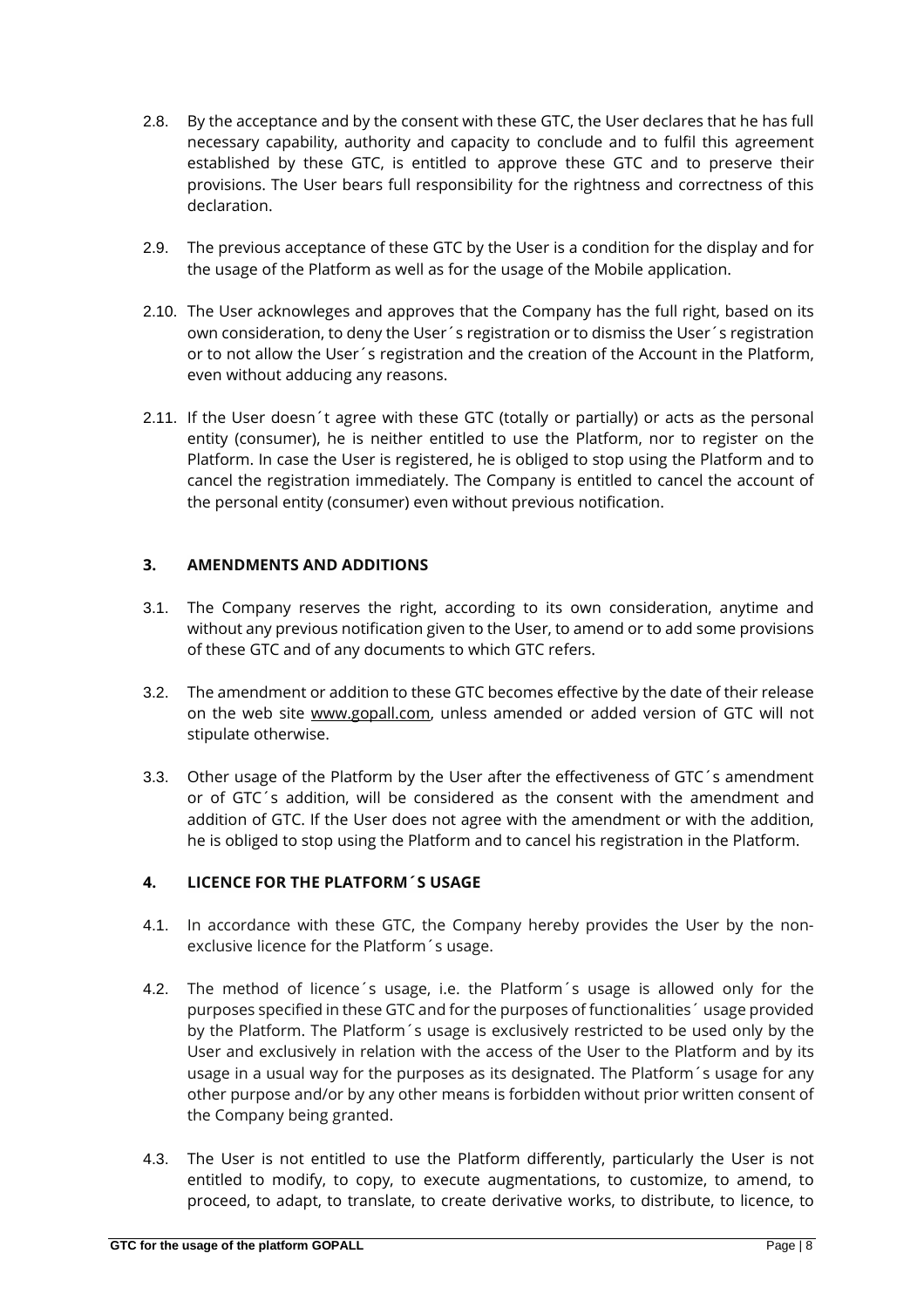sublicence, to sell, to transport, to project publicly, to execute publicly, to transport publicly, to present publicly, to broadcast, to connect with another works, to conduct business with the Platform or use the Platform otherwise.

- 4.4. The Platform´s usage by the User is not even allowed (particularly, but not exclusively) for these purposes:
	- 4.4.1. dispatch/propagation of junk messages (e.g. junk e-mails);
	- 4.4.2. dispatch/propagation of bulk demands which don´t comply with the Platform´s purpose and functionality;
	- 4.4.3. dispatch/propagation of general advertisement and general offers;
	- 4.4.4. utilization for unlawful, illegal, or fraudulent purposes;
	- 4.4.5. utilization for purposes which are in conflict with generally binding legal acts;
	- 4.4.6. dispatch/propagation of false or deceptive information;
	- 4.4.7. any breach of rights and duties of other persons (personal or legal);
	- 4.4.8. creating of fictitious accounts in the Platform;
	- 4.4.9. cumulation of data, particularly of such kind which allow the creation of other User´s profile;
	- 4.4.10. insert of data which influence the functionality of the Platform´s final equipment or software;
	- 4.4.11. insert, modification, adaptation, copying of the program codes;
	- 4.4.12. dispatching, inserting, propagation of contents which may restrict, bother or harm the Company or third parties such as other users (e.g. calls for boycott, chain letters, stalking, threats, insults, defamation, discrimination, demonstration of hate, damaging of third parties´ business activity, statements of a sexual character, representation of brutality, violence or nakedness a.o.);
	- 4.4.13. dispatching, inserting, propagation of contents which are in conflict with valid enactments, good manners, this GTC or for the handover of which the User is not entitled.
- 4.5. The User doesn't hold any legal claim on continuous advisory, delivery of Platform's actualizations or other data holders, particularly he doesn´t hold claim on the source code, decompiling or modification of the Platform. The User is forbidden to use the Platform´s licenced software for the purposes of its further development by the means of amended version or for execution of copies for the benefit of third persons or other Users.
- 4.6. The granted licence doesn´t entitle the User for granting of sublicence or by any other means for the handover of data and for the handover of the using possibilities acquired jointly with this Platform´s software to third parties, particularly doesn´t entitle the User for the usage of the software for his own protective rights related to electronic processing of data.
- 4.7. The Platform´s usage doesn´t originate any right for the User for any repair and/or for any interventions into the Platform, nor any right for the usage of Company's rights connected to Platform.
- 4.8. The Platform's software and its source code are protected by authors  $\epsilon$  rights pursuant to enactments.
- 4.9. The Platform´s software remains the Company´s property. It is possible, that the Platform´s software includes codes which are the intellectual property of third parties, including the reference to such codes e.g. in the form of links. Such codes will be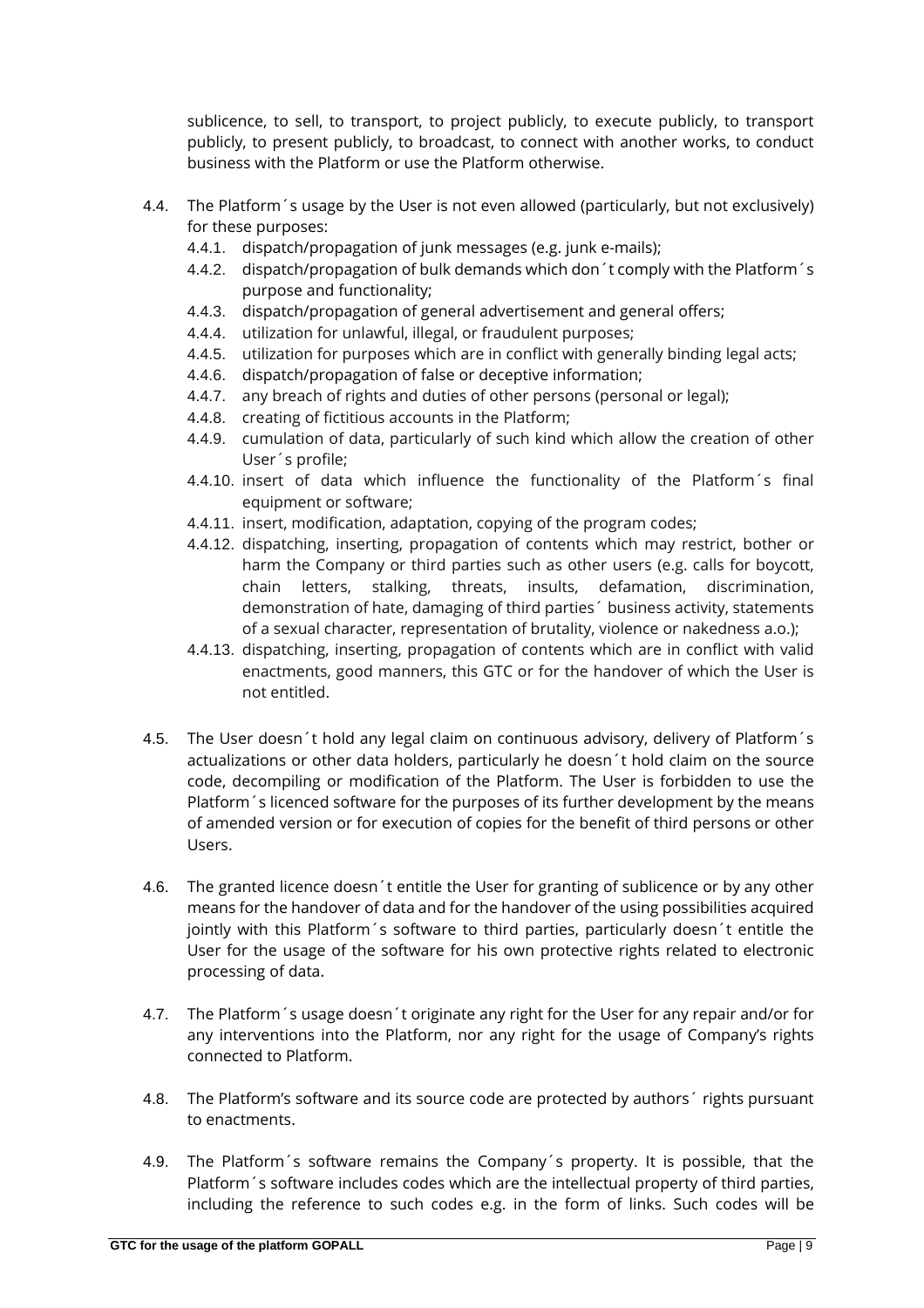provided to User by the means of this Agreement in the form of sublicence pursuant to licence agreements or provisions of respective third party. The user is not entitled to remove the notifications on author rights and other ownership rights contained in the Platform.

- 4.10. The licence is granted by the Company to the User without any territory limitation.
- 4.11. The licence is granted by the Company to the User as time limited, which is limited by the duration of the legal relation between the Company and the User based upon these GTC, i.e. for the time period of the duration of User´s registration in the Platform.
- 4.12. The licence is granted by the Company to the User with materially restricted extent which relates only on entering and on gaining of specific commercial/business data by the means of the Platform and of the Mobile application within the due business activity of the User which has to comply with law and these GTC. The Company, based on its own decision, allows to the User an access to the Platform in form of online registration by the means of internet interface to actual hardware and software environment of the User to which the User will subsequently log in and use it with the help of combination of user name and password as well as by the means of adjunctive Mobile application in the restricted extent allowed by the Mobile application.
- 4.13. The selection, purchase and installation of necessary hardware and software for the Platform´s usage will be secured exclusively by the User at his own expanses and liability.
- 4.14. The Platform´s software allows the User an access to Platform´s usage system jointly with other Users without any claim for the preference before other Users.
- 4.15. The Platform is processed on servers connected to internet which are available exclusively with the help of online internet connections.
- 4.16. The usage right to the Platform granted to the User under this agreement and based on the User´s content with these GTC is valid for individually pre-agreed number of individual accesses and is undivided, non-transferable and unassignable on the third parties (i.e. the transfer and the assignment of rights and duties is excluded).
- 4.17. The licence for the Platform´s usage under this GTC is provided for the User by the Company without payment. The Company´s claim for the Reimbursement arises only in the connection with the usage of the individual Platform´s functionalities and services provided by the Company by the means of the Platform to the User and under conditions anticipated by these VOP.
- 4.18. Services provided to the User by the means of the Platform will not be accessible unless the Credit of the User will be sufficient for the coverage of expanses and settlement of the Reimbursement.

#### **5. OPTIMALIZATION, MAINTENANCE AND ACCESSABILITY OF THE PLATFORM**

5.1. The Company is entitled to execute an optimalization, further development, modification of functionalities and amendments of the Platform, so the essential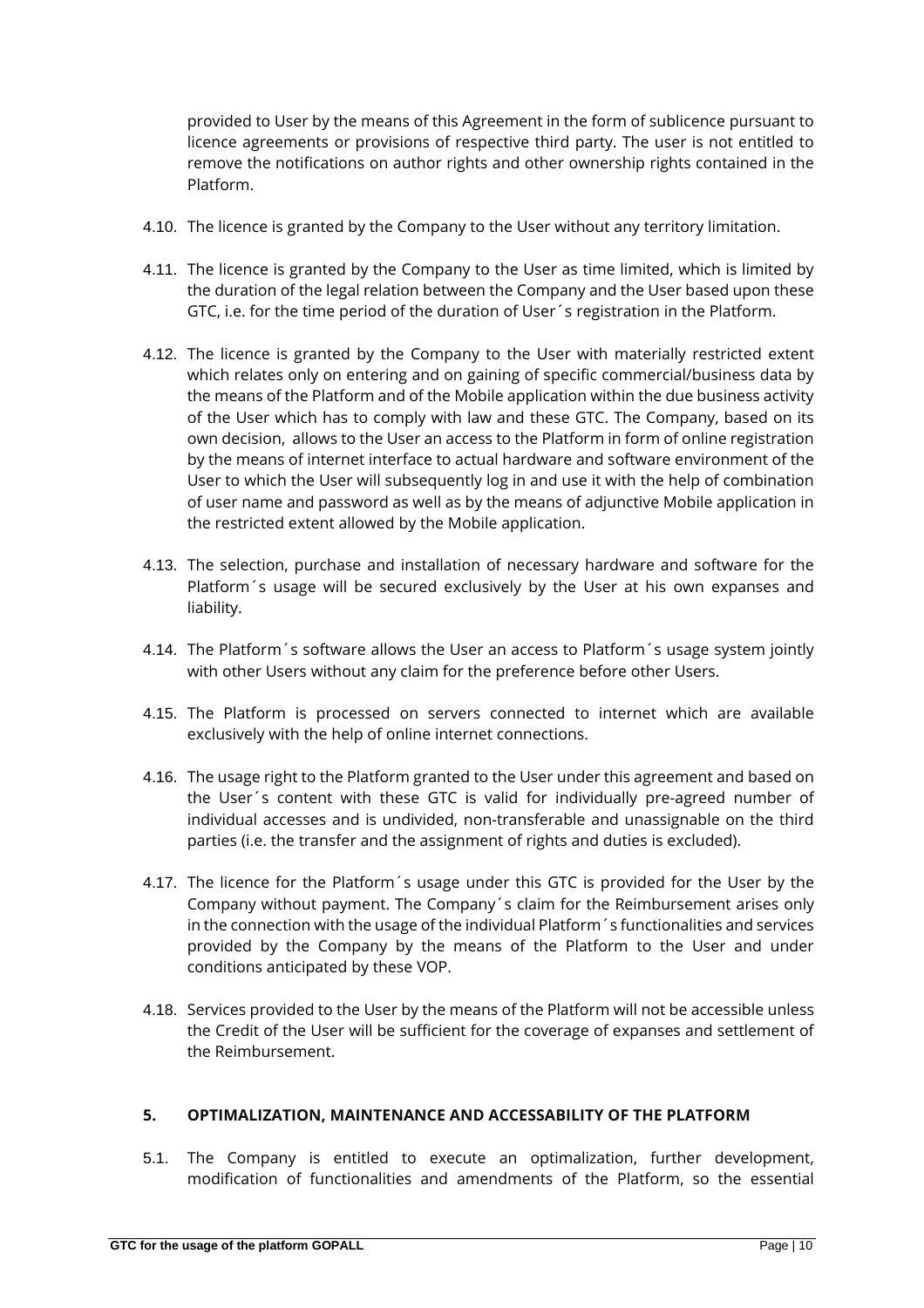performance attributes of the Platform as well as the User would not be restricted by the usage of the Platform.

- 5.2. The Company is not obliged to secure continual and permanent Platform´s accessibility. The Company although undertakes to evolve all efforts so that Platform will be secured in an adequate possible margin and repaired from any flaws resp. problems.
- 5.3. The planned maintenance and actualization of the Platform is performed by the Company within the working days within limits from 00.00 a.m. till 04.00 p.m. (CET/CEST) and within weekends all day long. The Company will inform the User on the terms of planned maintenance also by the release of notification on the web site [www.gopall.com](http://www.gopall.com/) in the minimum period of three (3) days in advance.
- 5.4. Company reserves the right anytime to amend, interrupt or terminate, temporally or permanently the functioning of the Platform or its part even without previous notification given to the User under conditions stipulated by these GTC.

# **6. USAGE RIGHT TO PLATFORM**

- 6.1. The Platform´s usage by the User is allowed only in a way and for purposes mentioned in these GTC. Usage for other purposes and in other way without the prior written consent of the Company, is forbidden.
- 6.2. The Platform´s usage right relates only to entering and to gaining of specific commercial/business data within the User´s due business performance which performance shall comply with the legal provisions and with these GTC.
- 6.3. All data/information alleged by the User (including data about the User) have to be actual, alleged as true, entire, in demanded form and extent. On the demand of the Company, such data/information have to be produced and duly proven by the User in the extent and in the manner demanded by the Company.
- 6.4. The User is obliged to inform the Company without undue delay about each and every amendment which relates to the User and which is relevant for the commercial register, trade register or other register regulated by law. It relates mainly to amendments of the legal form of the business enterprise, amendments of the address or the amendment of person entitled to represent and to act in the name of the User as registered in the commercial register, trade register or other register regulated by law.
- 6.5. As long as the Company finds out, based on information acquired from the publicly accessible registers, that data about the User are deficient and/or incorrect, the Company is entitled to notify the respective User about such faults. As long as the User will not replenish or will not correct his data till 5 days period after the receipt of such information from the Company, in such case the Company is authorized by the User, but not obliged, to replenish or to correct his data in his name and for his liability pursuant to official data applied in the commercial register, trade register or other register regulated by law.
- 6.6. It is an obligation of the User to allege and to maintain the data included in the Platform´s information database about the User as actual, certain and complete, i.e. it is not an obligation of the Company to neither detect such information initially and nor to synchronize them.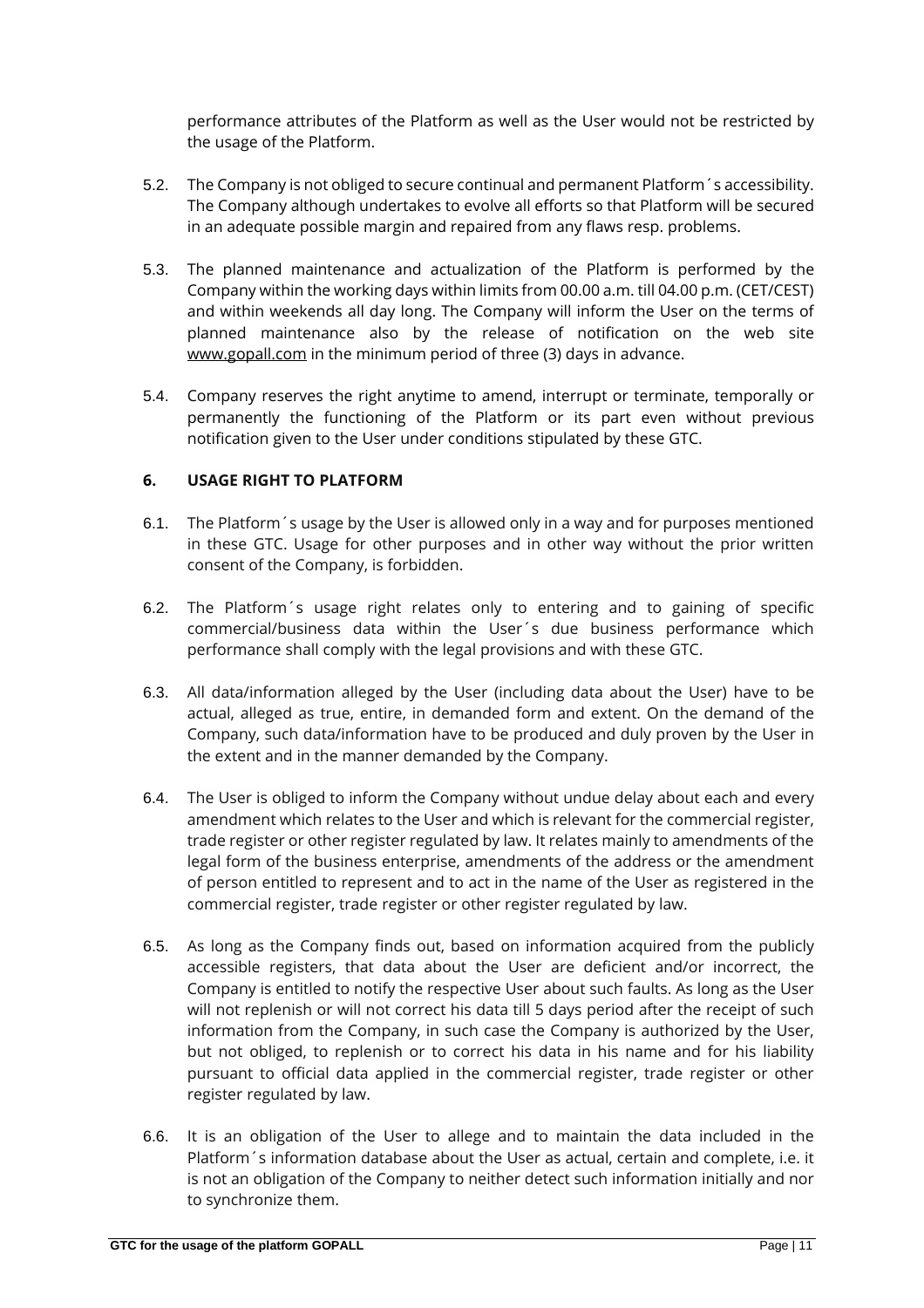- 6.7. The User is responsible for allegation and for keeping of unactual, uncertain and incomplete information about the User within the Platform´s usage, not the Company.
- 6.8. In case the provisions stipulated in clauses 6.3 to 6.6 of these GTC being breached; the Company reserves right to blockade the User´s data and/or to interrupt the access of the User to the Platform.
- 6.9. In case the Company finds out that the User intentionally alleges about himself or about other person incomplete and/or false data with the intent of creating fictitious accounts with malice prepense or to mislead other users of the Platform, the Company reserves the right to interrupt the connection of the GOPALL Partner with the Platform´s users system and to delete all data or any of their parts.
- 6.10. Any data provided/acquired from the Platform may be extracted exclusively by the means of integrated functionalities export and print.
- 6.11. The Platform´s database is offered for the User´s usage in an accustomed extent of due business activity. Copying of the Platform´s database or its part is forbidden due to the authors´ rights protection.
- 6.12. For the automatic usage of the Platform, either by the means of interface, alien software, robots, scripts or other instruments which are different from the common browsers´ standards, such as Chrome, Firefox, Opera or Internet Explorer, it is necessary to acquire former written consent of the Company.
- 6.13. The Company reserves the right to take proper measures addressed for the limitation of User´s usage rights, as long as the User by his individual behaviour applied by the Platform´s usage burdens the Company´s sources by such way which deteriorates appropriate distribution of server capacity or of the storage capacity which are at the disposal. Such restrictions may be executed e.g. by the restriction of number actions per minute for one Account, by the restriction of saving capacity etc.
- 6.14. The Company is entitled to take proper measures addressed for the limitations of the User´s usage rights, as well as is entitled to interrupt the User´s connection with the Platform´s usage system and is entitled to delete data if this would anticipate or would terminate the breach of these GTC´s provisions, breach of valid legal provisions or good manners from the side of the User. The same applies for cases when the Platform´s software existence or the Company´s usage system is technically or legally threatened by the User.
- 6.15. If the User will not observe any of his contractual obligation under these GTC (regardless the fact if such non-observance leads to substantial or unsubstantial breach) or if the User will be late with the remedy of any other breach of his contractual obligation under these GTC, such fact abridges the Company of its duty to fulfil duly and on time its duties and obligations.

# **7. BRIEF CHARACTERISTCS OF THE SERVICE PROVIDED BY THE MEANS OF APPLICATION**

7.1. The Platform allows the User the execution of **(i) Discharge** and/or **(ii) Unload** and/or **(iii) Repair** and/or **(iv) Lease** of EUROPALLETS and/or of Other shipping packages by the means of individual GOPALL points and by the usage of Platform´s services.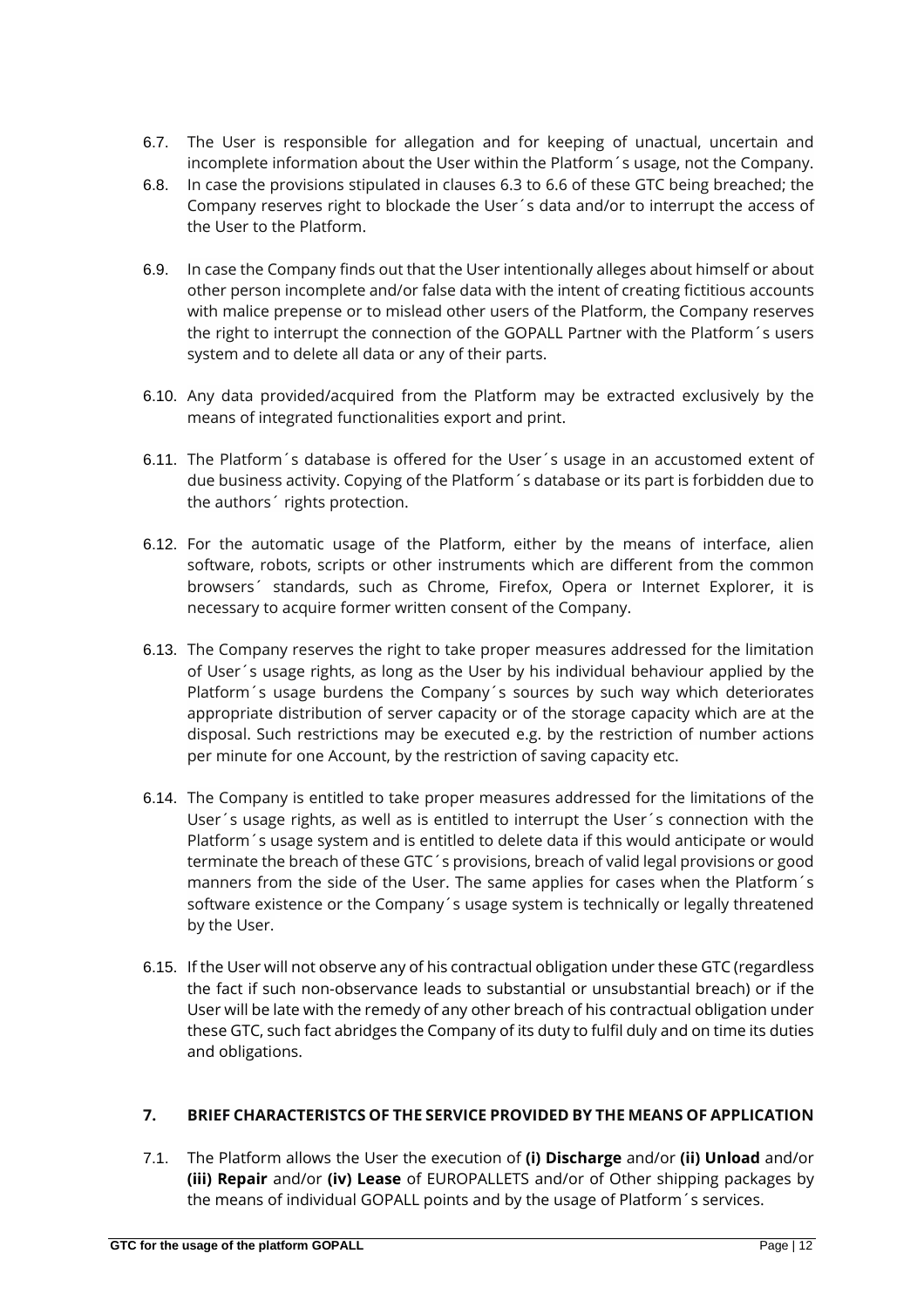- 7.2. The User is obliged to dispose with a sufficient amount of Credit on the Account designated for the settlement of the Reimbursement for demanded services. If it be to the contrary, the User will not be able to use the services provided by the means of the Platform and thus connected Platform´s functionalities will not be accessible on the Account to the User.
- 7.3. The acts of (i) Discharge and/or (ii) Unload and/or (iii) Repair and/or (iv) Lease are executed by the User in the form of online orders and Platform´s functionalities. The order form defines all substantial belongings required by the Platform´s system. The User is entitled to monitor the Order status in the Platform´s system.
- 7.4. The GOPALL points are not obliged to provide all services, i.e.(i) Discharge and/or (ii) Unload and/or (iii) Repair and/or (iv) Lease under these GTC, but they may provide only some of them. The extent of provided services may differ at the individual GOPALL points, whereas the User has the right and the obligation to verify them in advance in the Platform´s system.

# 7.5. **Discharge:**

- 7.5.1. The User is entitled to ask for the Discharge of the vehicle by the means of the Platform at a concrete GOPALL point.
- 7.5.2. The User is obliged to report the demand for the Discharge electronically by the means of the Platform before the expected Discharge. The Discharge may be executed at selected GOPALL point only in case if the GOPALL point will confirm the Discharge in the Platform´s system in advance.
- 7.5.3. Within the process of the Discharge, the GOPALL point will review whether the EUROPALLETS and/or Other shipping packages are not damaged. Specially by the EUROPALLETS, the GOPALL point will review if the EUROPALLETS satisfy the conditions of predefined EUROPALLETS´ quality standards A and/or B. The standards criteria which have to be satisfied by EUROPALLETS are defined in the Platform´s system. All such EUROPALLETS which do not satisfy such criteria, will be considered as damaged for the purposes of these GTC. The GOPALL point will refuse to take over the damaged or irreparable EUROPALLETS and/or Other shipping packages from the User.
- 7.5.4. Within the process of the Discharge, the responsible representative of the User (generally the Driver) and the responsible representative at the GOPALL point will sign the Protocol of overtaken EUROPALLETS and/or Other shipping packages which will include:
	- (i) the number of overtaken EUROPALLETS including the number of undamaged EUROPALLETS of standard A and/or B,
	- (ii) the number of overtaken undamaged Other shipping packages,
	- (iii) the number of undamaged EUROPALLETS of standard B which will be overtaken by the GOPALL point as EUROPALLETS of standard A, for a fee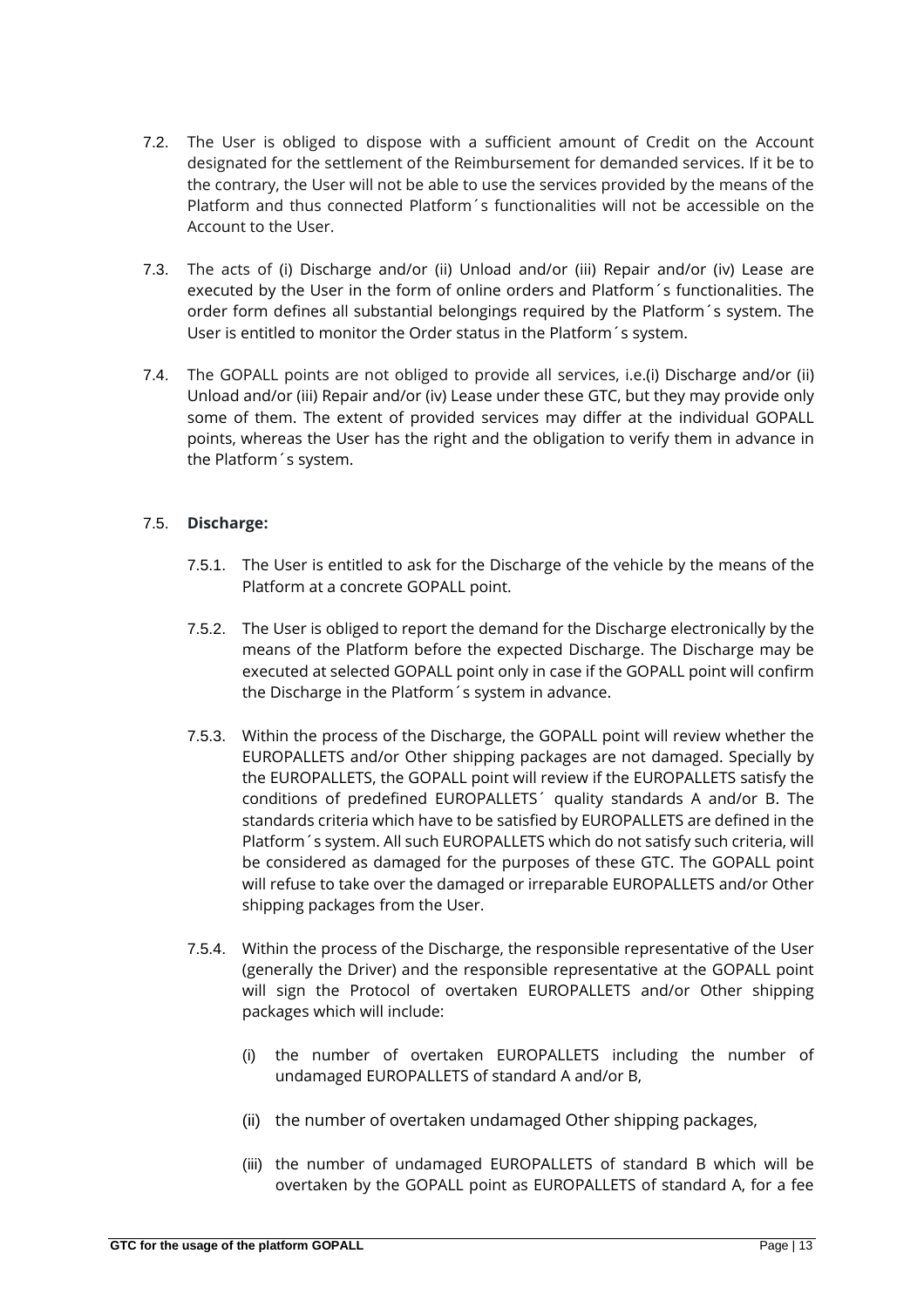paid by the User in the Platform´s system according to the Price list of the respective GOPALL point,

- (iv) the number of undamaged EUROPALLETS of standard A which will be overtaken by the GOPALL point as EUROPALLETS of standard B, whereas the User will receive the valuation of quality difference for such EUROPALLETS back in the Platform´s system as the Credit, according to the Price list of the respective GOPALL point;
- (v) the number of EUROPALLETS and/or Other shipping packages which were overtaken by the GOPALL point from the User as the Repair.
- 7.5.5. Within the execution of the Discharge, the GOPALL point will record the signed Protocol of overtaken EUROPALLETS and/or of Other shipping packages with the photodocumentary by the means of assigned functionality. The record of a new status based on confirmed Protocol of overtaken EUROPALLETS and/or of Other shipping packages in the Platform´s system is considered as the termination of the Discharge´s process.
- 7.5.6. The height of the Discharge may differ at respective GOPALL points whereas the User has the possibility and obligation to verify it in the Platform´s system.

### 7.6. **Repair:**

7.6.1. The GOPALL point is entitled to overtake also the damaged EUROPALLETS and/or Other shipping packages from the User within the process of the Discharge if they are repairable.

By EUROPALLETS it refers concretely to such EUROPALLETS which do not satisfy the criteria of quality standards A and/or standards B defined in the Platform´s system, if it is possible to repair them.

- 7.6.2. It is exclusively the GOPALL point which will decide whether the GOPALL point will overtake from the User the damaged repairable EUROPALLETS and/or Other shipping packages.
- 7.6.3. The GOPALL point is not obliged to overtake damaged repairable EUROPALLETS and/or Other shipping packages from the User within the process of the Discharge.
- 7.6.4. It is the User´s responsibility to verify in the Platform´s system if the GOPALL point receives the damaged repairable EUROPALLETS and/or Other shipping packages.
- 7.6.5. The Repair of EUROPALLETS and/or Other shipping packages is a service which, for the avoidance of doubt, is not performed for the User who within the process of the Discharge, discharged the damaged repairable EUROPALLETS and/or Other shipping packages at the GOPALL point. The GOPALL point only overtakes the EUROPALLETS and/or Other shipping packages with a specific status of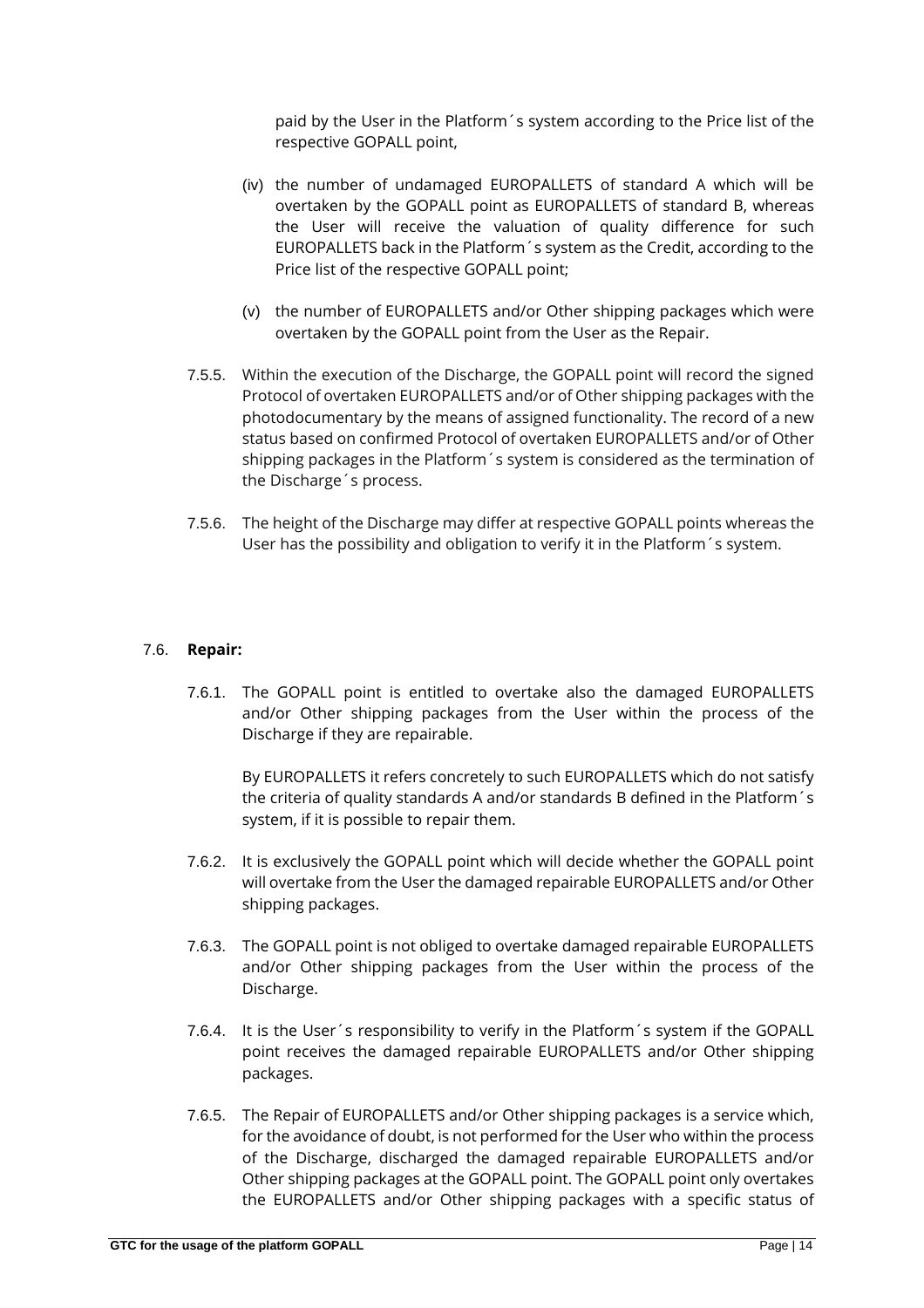"damaged" for which the User obliges to pay the Reimbursement for the Repair. The User is not entitled to ask for their return as repaired besides the cases of a new Unload.

7.6.6. The height of the Reimbursement for the Repair may differ at the respective GOPALL points, whereas the User has the possibility and obligation to verify it in the Platform´s system.

# 7.7. **Unload:**

- 7.7.1. The User je entitled to ask for the Unload on the vehicle by the means of the Platform at the respective GOPALL point.
- 7.7.2. The User is entitled to report the demand for the Unload electronically by the means of the Platform before the expected Unload. The Unload may be executed at the selected GOPALL point only in case, the GOPALL point has confirm the Unload in the Platform´s system in advance.
- 7.7.3. The GOPALL point unloads the EUROPALLETS and/or Other shipping packages within the process of Unload on the User´s vehicle in the number and quality standard which were reported by the User in advance by the means of the Platform. The standards criteria which have to be satisfied by the EUROPALLETS are defined in the Platform´s system.
- 7.7.4. Within the execution of the Unload of EUROPALLETS and/or Other shipping packages the responsible representative of the User (generally the Driver) and the responsible representative at the GOPALL point, will sign the Protocol of expended EUROPALLETS and/or Other shipping packages which will include primarily:
	- (i) the number of expended EUROPALLETS including the number of EUROPALLETS of standard A and/or B,
	- (ii) the number of expended Other shipping packages,
	- (iii) the number of EUROPALLETS and/or Other shipping packages which are expended to the User in the form of a Lease.
- 7.7.5. Within the execution of the Unload the GOPALL point will record the signed Protocol of expended EUROPALLETS and/or of Other shipping packages with the respective photodocumentary by the means of assigned functionality. The record of a new status based on confirmed Protocol of expended EUROPALLETS and/or of Other shipping packages in the Platform´s system is considered as the termination of the Unload´s process.
- 7.7.6. The height of the Reimbursement for the Unload may differ at the respective GOPALL points whereas the User has the possibility to verify it in the Platform in advance.

#### 7.8. **Lease:**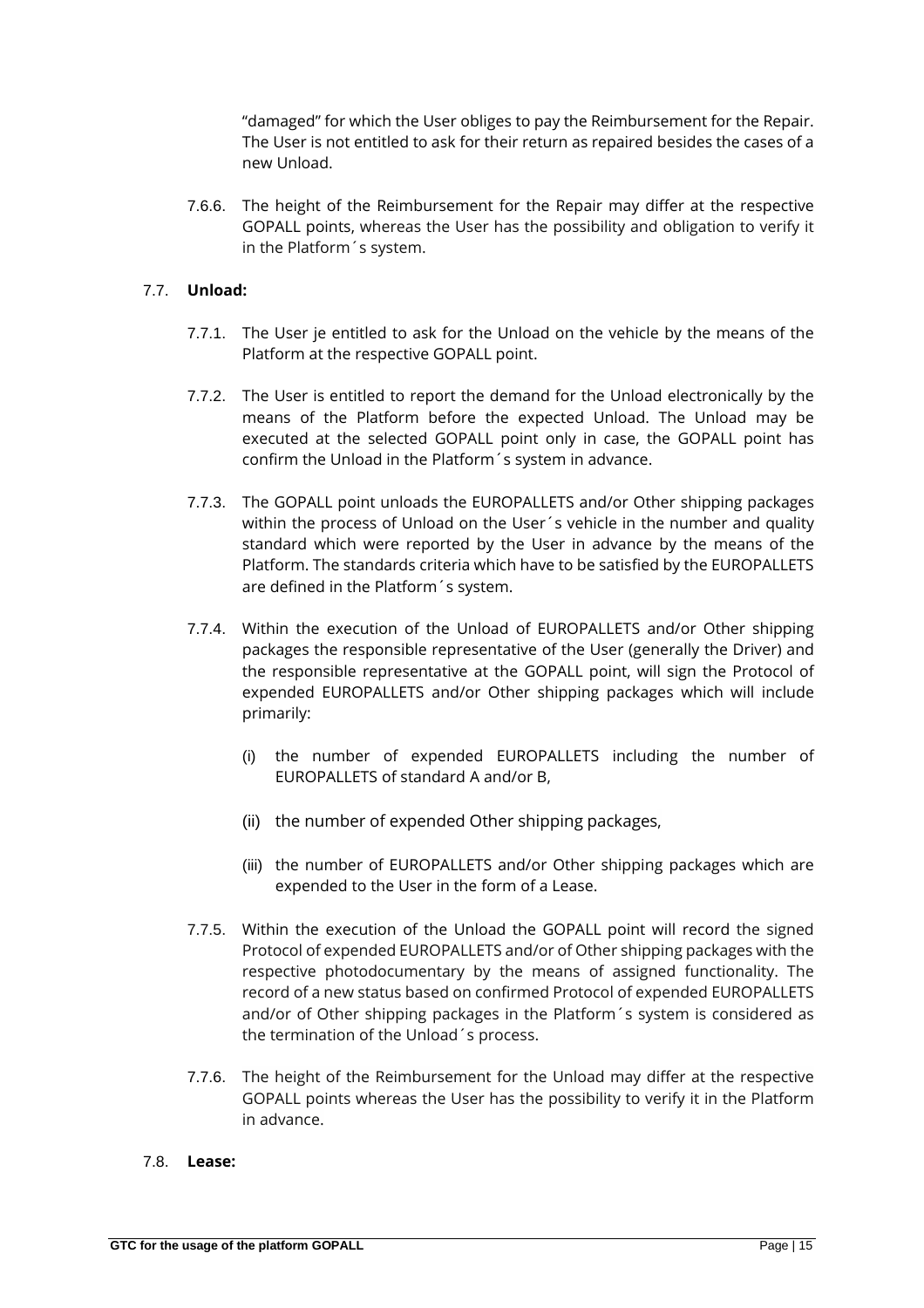- 7.8.1. The GOPALL point is entitled to provide to the User by the process of the Unload the EUROPALLETS and/or Other shipping packages under the terms of these GTC.
- 7.8.2. The Lease of EUROPALLETS and/or Other shipping packages represents situation when within the process of the Unload the EUROPALLETS and/or Other shipping packages will be expended to the User by the means of the GOPALL point, if the User has or the Unload will cause the negative Container Account of the User. In such case the User is obliged to pay to the Company the Reimbursement for the Lease for each EUROPALLET and/or Other shipping package and for each day of the Lease´s duration under conditions adduced in these GTC, until the settlement of the negative Container Account in the form of Discharge.
- 7.8.3. The height of the Reimbursement for the Lease may differ at the respective GOPALL points whereas the User has the possibility and obligation to verify it in the Platform in advance.
- 7.9. The User may insert into the assigned database of the Platform data about his company (i.e. the business company or personal entity – entrepreneur), precising information and documents, as well as to inspect into Platform´s database which is available to him.
- 7.10. The condition for the usage of the Platform´s functionalities is the consent of the User with these GTC granted by the User by the registration.
- 7.11. Every registered User has the right to define selected precising information in the Platform which are necessary for the provision of services by the means of the Platform.
- 7.12. It is exclusively the User himself who is responsible for every data and their correctness alleged by the User in the Platform´s system. The Company is neither responsible nor overtakes any guaranties for these data.
- 7.13. The Company reserves the right to verify the content of information which relate to the User or his acts in the Platform´s system for the purpose of its proper usage.
- 7.14. The acts of the User will not be accepted mainly if they will be (but not exclusively) in contrary to valid legal acts, contrary to these GTC, contrary to rights of third parties or good manners. The acts of the User in the Platform will be considered as deficient if they will miss demanded essential information necessary for their processing in the Platform´s system. If the Company will find out, even if only additionally, that the User breached this provision of GTC by any means, the Company is entitled to cancel the certain act and remove it from the Platform´s system.
- 7.15. The Company reserves the right to cancel and remove from the Platform´s system acts of the User or is entitled to not to forward them if the Company will find out any important facts which reason such procedure, mainly but not exclusively, the breach of GTC, the breach of legal acts, judicial decisions, administrative decisions, etc. The consideration of the intensity pursuant to the previous sentence depends exclusively on the Company and the User is obliged to accept it.
- 7.16. The Company reserves the right to delete acts or not to forward them of those Users who don´t act under their own name and at their own account.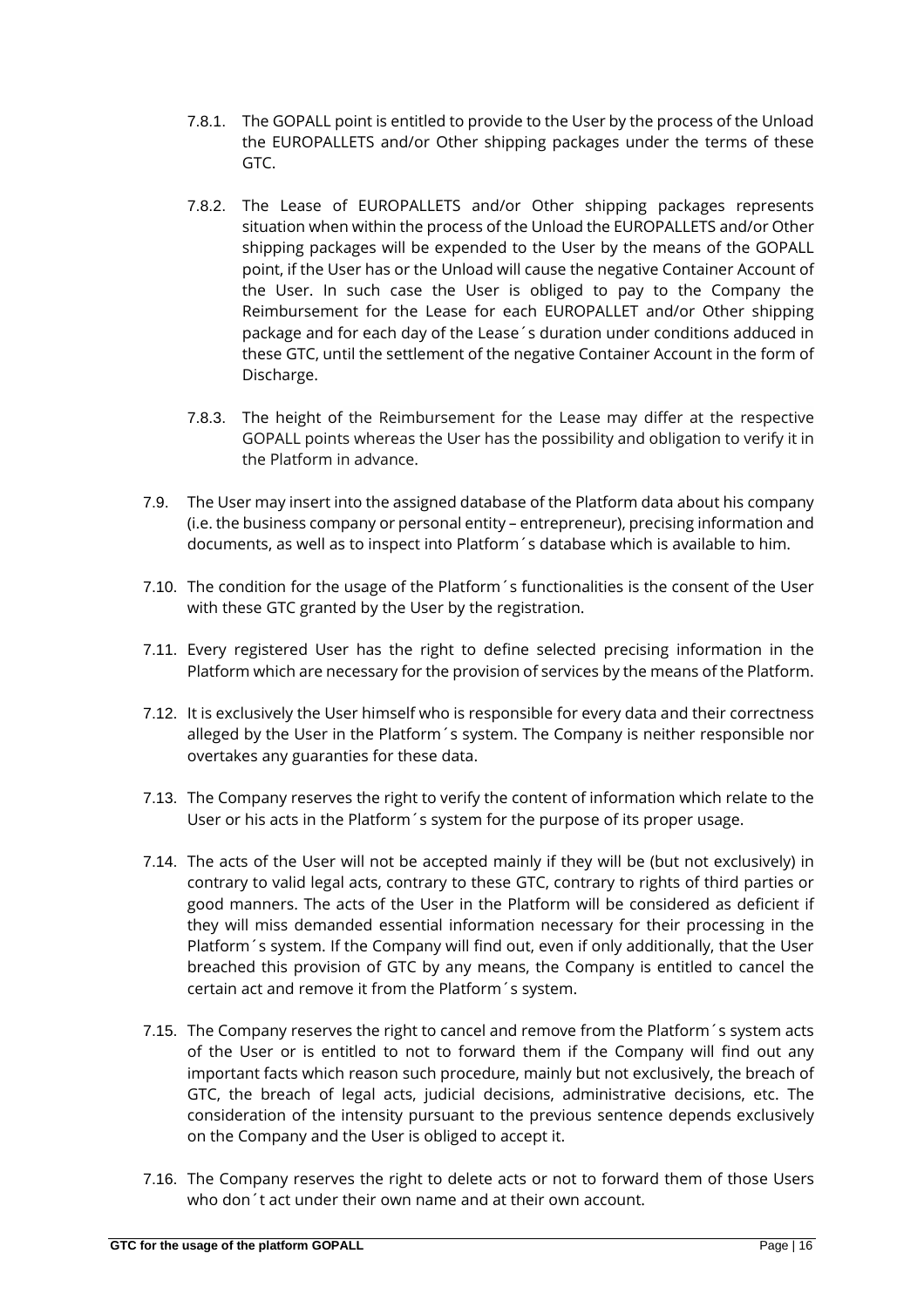7.17. The User is obliged to delete the nonactual data immediately. The data must be actual and inserted correctly into assigned inserting fields, the insertion has to be full, recorded by small hand without additional blanks and other figures assigned exclusively for highlighting. The Company reserves the right to automatically delete data and acts of the User which don´t fulfil such criteria.

# **8. PRICE AND PAYMENT CONDITIONS**

- 8.1. The registration of the User in the Platform (including the download and installation of the Mobile application) is not charged, whereby the User will not be charged for the active Account by any fees.
- 8.2. The Licence for the Platform´s usage (including the Mobile application) under these GTC is provided to the User by the Company without the charge.
- 8.3. The expanses for the usage of distance communication facilities (internet connections etc.) for its usage are in a common height, depending on the tariff of communication services which are used by the User and these expanses are beard by the User in a full extent.
- 8.4. The User acknowledges and agrees that he has no right for any reimbursement for the Platform´s usage.
- 8.5. The Company is entitled for the Reimbursement from the User for the execution of the services by the means of the Platform: (i) Discharge and/or (ii) Unload and/or (iii) Repair and/or (iv) Lease of the EUROPALLETS and/or Other shipping packages, i.e. right of the Company arises in a connection with the Platform´s usage and the usage of its functionalities in cases expected by these GTC.
- 8.6. For the purpose of the Platform's functionalities' usage, it is necessary that the User will dispose by a Credit in a height which will be sufficient for the settlement of the services demanded by the User by the means of the Platform. The GOPALL point will refuse to provide service if the Credit on the Account is not sufficient for the settlement of the Reimbursement.
- 8.7. Reimbursement:
	- 8.7.1. The Company is entitled to demand the Reimbursement for the execution of (i) the Discharge and/or (ii) Unload of the EUROPALLETS and/or Other shipping packages which is computed for the takeover and/or expenditure of each and every EUROPALLET and/or Other shipping packages and as refers to EUROPALLETS also depending of its standard A and/or B. The height of the Reimbursement for the manipulation depends on the Pricelist which actual and effective version for the individual GOPALL points is published in the Platform´s system and it may differ at the respective GOPALL points (hereinafter also referred to as the "**Reimbursement for the Manipulation**").
	- 8.7.2. The Reimbursement for the Manipulation within the Discharge will also include: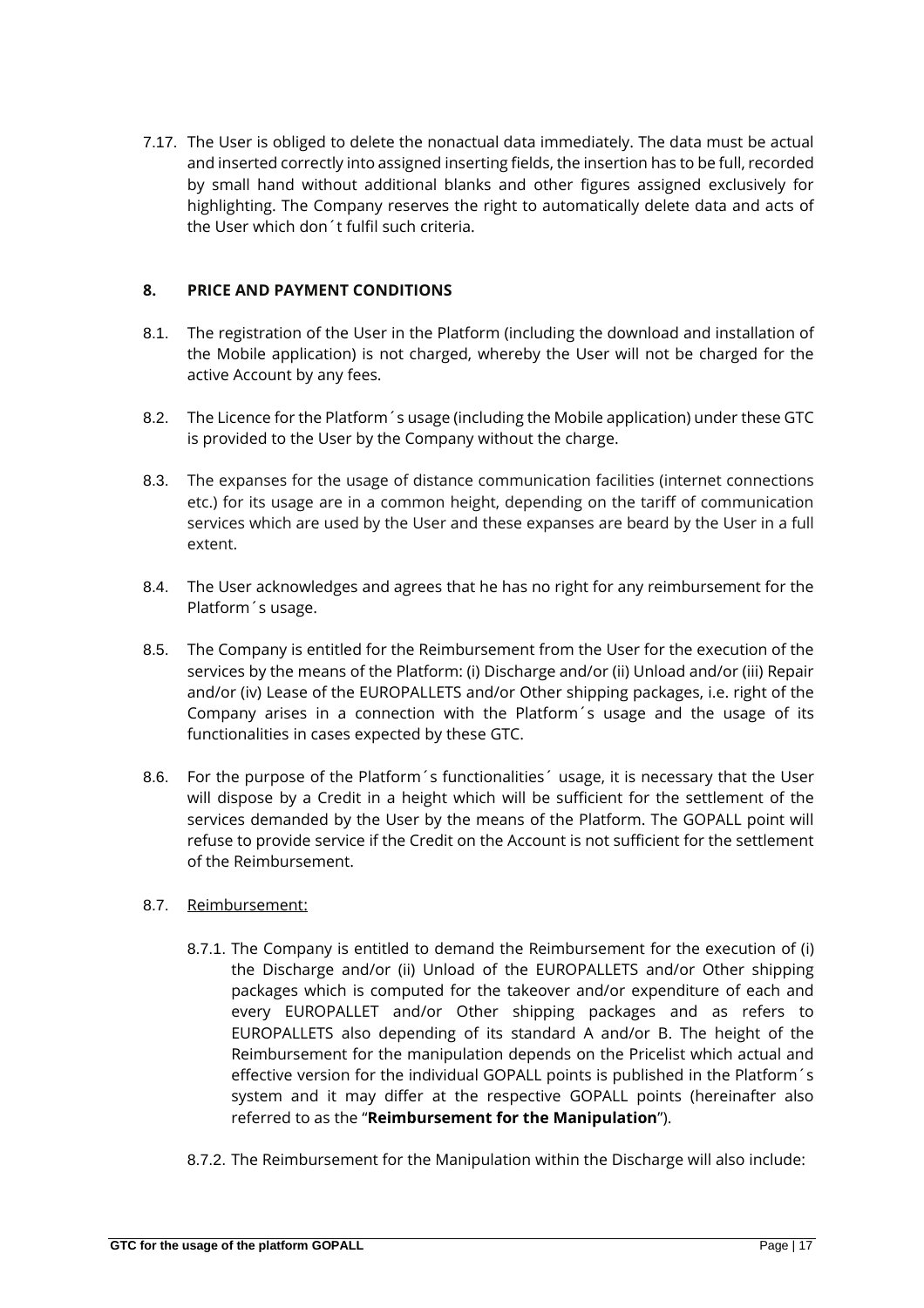- 8.7.2.1. the number of undamaged EUROPALLETS of standard B which will be taken over by the GOPALL point as EUROPALLETS od standard A for a fee paid by the User in the Platform´s system pursuant to the Pricelist of respective GOPALL point,
- 8.7.2.2. the number of undamaged EUROPALLETS of standard A which will be overtaken by the GOPALL point as the EUROPALLETS of standard B whereas the User will receive valuation of quality difference for these EUROPALLETS back in the Platform´s system as a Credit, according to the Pricelist of the respective GOPALL point,
- 8.7.3. The Company is entitled for the Reimbursement for the Repair of overtaken damaged EUROPALLETS and/or Other shipping packages, i.e. for each EUROPALLET and/or Other shipping package which have been taken over from the User at the GOPALL point by the means of the Discharge. The height of the Reimbursement for the Repair depends on the Pricelist which actual and effective version for the respective GOPALL points is published in the Platform´s system and it may differ at the respective GOPALL points (hereinafter also referred to as the "**Reimbursement for the Repair**").
- 8.7.4. The Company is entitled for the Reimbursement for the Lease for the EUROPALLETS and/or Other shipping packages which is computed as the expenditure of each of the Other shipping package and each of the EUROPALLET depending on its standard A and/or standard B and each day of the Lease´s duration until their return in the form of Discharge at some GOPALL point, i.e. until the settlement of the negative Container Account of the User. The height of the Reimbursement for the Lease depends on the Pricelist which actual and effective version for the respective GOPALL points is published in the Platform´s system (hereinafter also referred to as the "**Reimbursement for the Lease**").
- 8.7.5. The Reimbursement for the Manipulation, Reimbursement for the Repair and the Reimbursement for the Lease hereinafter also referred to as the "**Reimbursement**".
- 8.7.6. In case the height of the Reimbursement for the Lease exceeds the height of the Credit on the User´s Account, the User undretakes to higher the height of the Credit so it will be sufficient for the settlement of the flowing Reimbursement for the Lease. If the User will not refill the height of the Credit even in the period of (2) two days since the Lease exceeded the height of the Credit on the User´s Account, the Company is entitled to demand a contractual penalty in the amount of 10 EUR for each unreturned EUROPALLET and/or Other shipping package and for each day of the Lease´s duration until their return by the User at some GOPALL point (hereinafter also referred to as the "**Contractual penalty**"). The Company´s entitlement for the damages is without prejudice to the claim of the Company for Contractual penalty. If the User will not refill the Credit on the Account even in the period of 5 days since the Reimbursement for the Lease exceeded the height of the Credit on the User´s Account, the Company is entitled to withdraw from the contractual relation established by the means of these GTC by reason of its essential breach by the User by the procedure under Article 13 clause 13.4 of these GTC.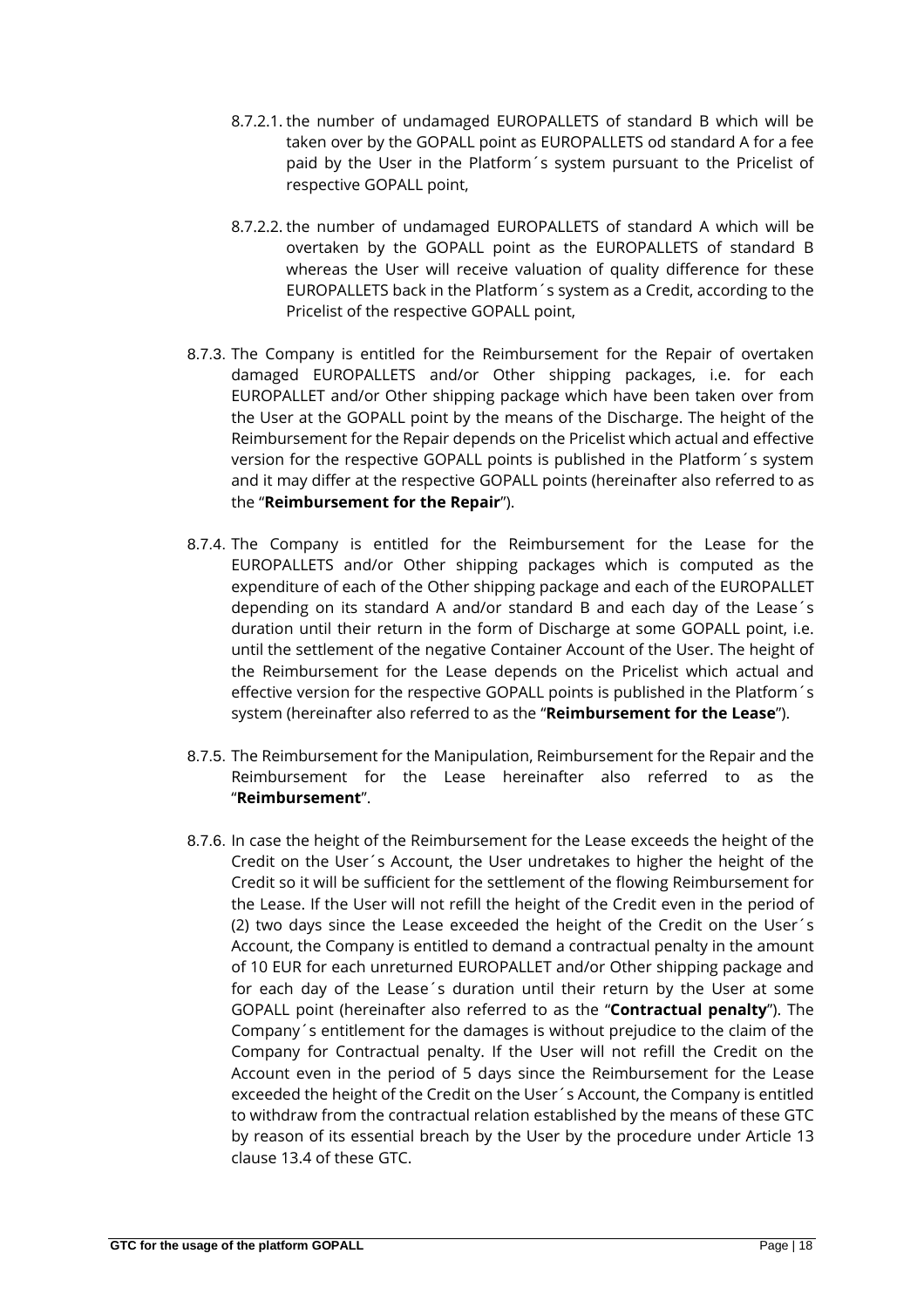- 8.8. The height of the Reimbursement for the usage of the Platform may differ at the respective GOPALL points whereas the User has a possibility to verify if in advance in the Platform´s system. The unit prices included in the Price list are presented with the value added tax (hereinafter also referred to as the "**VAT**"), unless the Pricelist states otherwise. In case the User is a foreign entity, i.e. with the place of tax obligation outside of the territory of Slovak republic, the User is obliged to levy VAT and to fulfil all tax obligations pursuant to legal provisions specified by the place of tax obligation which is to the full liability of the GOPALL Partner.
- 8.9. Any amendment of the Pricelist becomes effective to the day of its publishment in the Platform, since the day of which the User, the Company and the GOPALL point are bound by it. The User hereby agrees with the new Pricelist of the Company by using the Platform also after the effectiveness of the new Pricelist and by asking for the provision of services. As refers to the Reimbursement, entitlement to which arouse to the Company at the time of the effectiveness of the original Pricelist, will be covered by the original Pricelist.
- 8.10. The entitlement of the Company for the Reimbursement arises for the Company at the moment new status is recorded pursuant to confirmed Protocol of expended and/or overtaken EUROPALLETS and/or Other shipping packages in the Platform´s system, i.e. Order of the User in the Platform´s system is considered as terminated (hereinafter also referred to as the "**Terminated Order**").
- 8.11. To the moment of the Order termination, the Company is always entitled to unilaterally set off its claim for the Reimbursement (in the respective height) towards the monetary means of the User´s Credit on his Account, the User is acknowledged about this Company´s right and agrees with it without any reservations. The User provides the Company his consent for the repeat unilateral set off of its claims for the Reimbursement (in the respective height) during the duration of the contractual relation established between the User and the Company by the means of these GTC, as well as after its termination in cases anticipated by these GTC. The set off is presented in the User´s Account so the respective value of monetary means of the User´s Credit will be lowered in the respective section of the Reimbursement which is also considered as the unilateral metering declaration executed from the Company´s part towards the User, which is accepted by the User.
- 8.12. After the end of each calendar month, the Company delivers to the User to his email address adduced by the User in the process of registration in the Platform (for these purposes the written form is considered as observed) or in the form of message to the User´s Account (for these purposes the written form is considered as observed), accounting invoice for the total sum of settled Reimbursement (computed as the multiple of Terminated Orders for the previous calendar month and of the unit prices pursuant to the Pricelist) together with the credit note of invoicing on the settlement of respective Reimbursement´s part.
- 8.13. By the acceptance of these GTC, the User hereby declares that to the day when this legal relation originated, established by its acceptance of these GTC in the full extent and without any reservations, there are no existing reasons based on which the User shall become the guarantee for the tax pursuant to § 69 par. 14 of the Legal act on VAT. In case a situation will arise that the Company will become the guarantee for the VAT pursuant to § 69 par. 14 in connection with § 69b of the Legal Act on VAT, eventually such situation will threaten, for the purposes of VAT´s settlement the Company is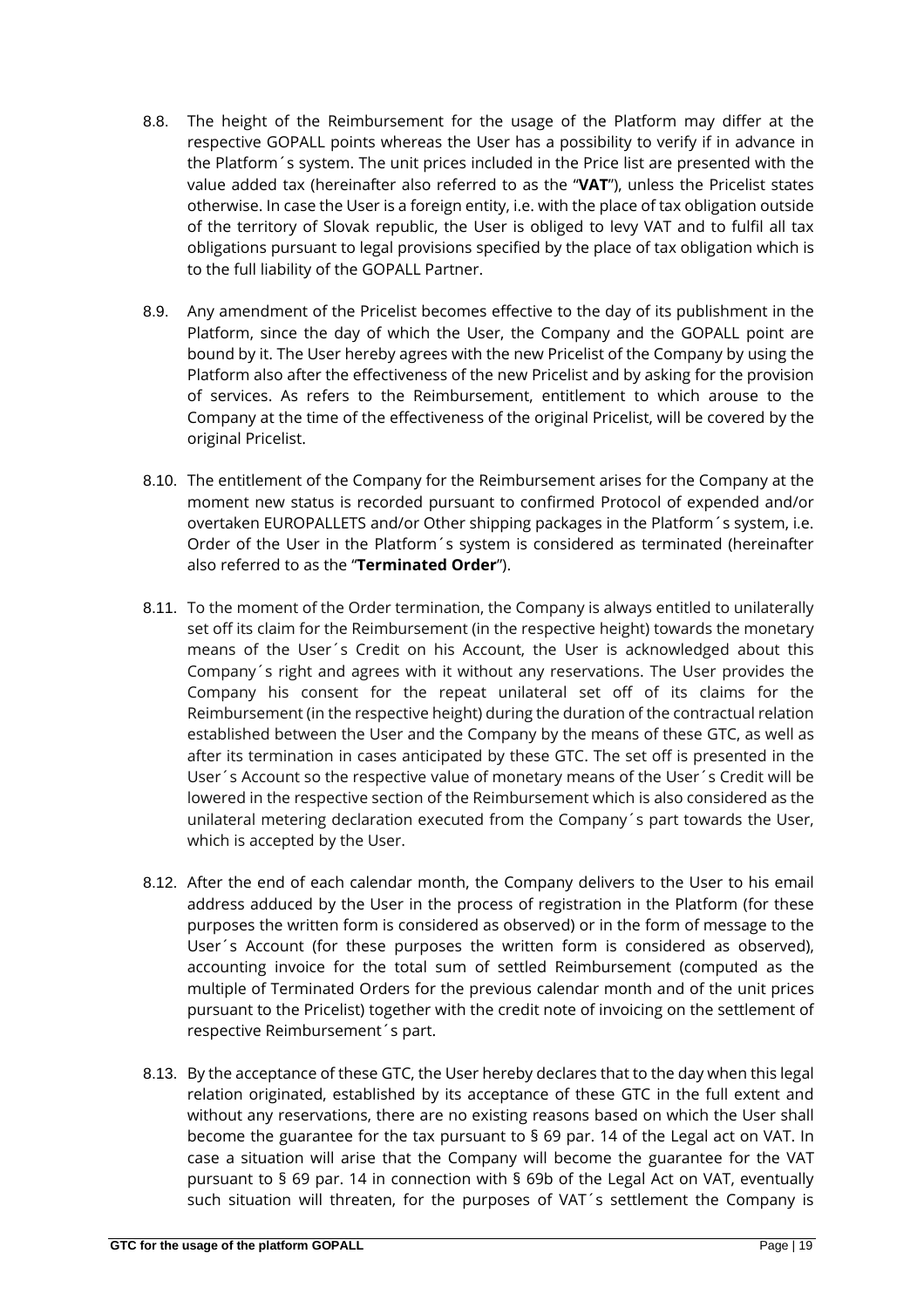entitled to detain 20% from the User (or other sum assigned by the legal act as the height of VAT) from the amount of each Reimbursement and such detained part afterwards use for the purposes of the settlement of VAT to the tax administrator. The User undertakes to prove to the Company by a reliable means that the reasons for the guarantee subsided.

# **9. PERSONAL DATA PROTECTION**

9.1. The User acknowledges that the Company may administer personal data by the means of the Platform for the purposes and under conditions which are adduced in "Principles of personal data's´ protection GOPALL" published on the web site [www.gopall.com,w](http://www.gopall.com/)hereas by the acceptance and consent with these GTC, the User expressly declares that he acquainted himself with the principles and that he agress with the administration of personal data if they will be executed.

# **10. CONFIDENTIAL INFORMATION**

- 10.1. The User and the Company hereby undertake that all information which will be acquired in connection with the Platform´s usage as confidential (hereinafter referred also as "**Confidential information**"), will be kept in secret, the they will use them neither to their financial or other benefit nor for the benefits or needs of a third party, will not be disclosed to third parties without prior written consent of other party and also that such information and documents will not be used for other purposes than for the purposes of the fulfilment of contractual relation established by these GTC.
- 10.2. The following information shall not be deemed to be Confidential information pursuant to clause 10.1:
	- 10.2.1 information which are publicly known as of the date the contractual relation is entered into or which could be acquired from commonly available sources as of such date,
	- 10.2.2 information which has become publicly known after the contractual relation had been entered into or which can be acquired after such date from commonly available sources, by other means than per consequences of the breach of confidentiality under this clause.
- 10.3 The secrecy under the clause 10.1 to this GTC doesn´t relate to the following cases:
	- 10.3.1 the user or the Company disclosed Confidential information with a prior written consent of the other party,
	- 10.3.2 if pursuant to law any party will be bound to provide Confidential information; the Party disclosing the Confidential information is thus obliged to notice the other party about such duty to provide Confidential information pursuant to law and about the manner and extent on how this will be fulfilled; in such case the disclosing party is obliged to take proper and purposive measures keeping the disclosed Confidential information maximally secret from unauthorized persons (e.g. by designating of provided information as the business/tax secret, by adding the clause "confidential", "top secret" etc.),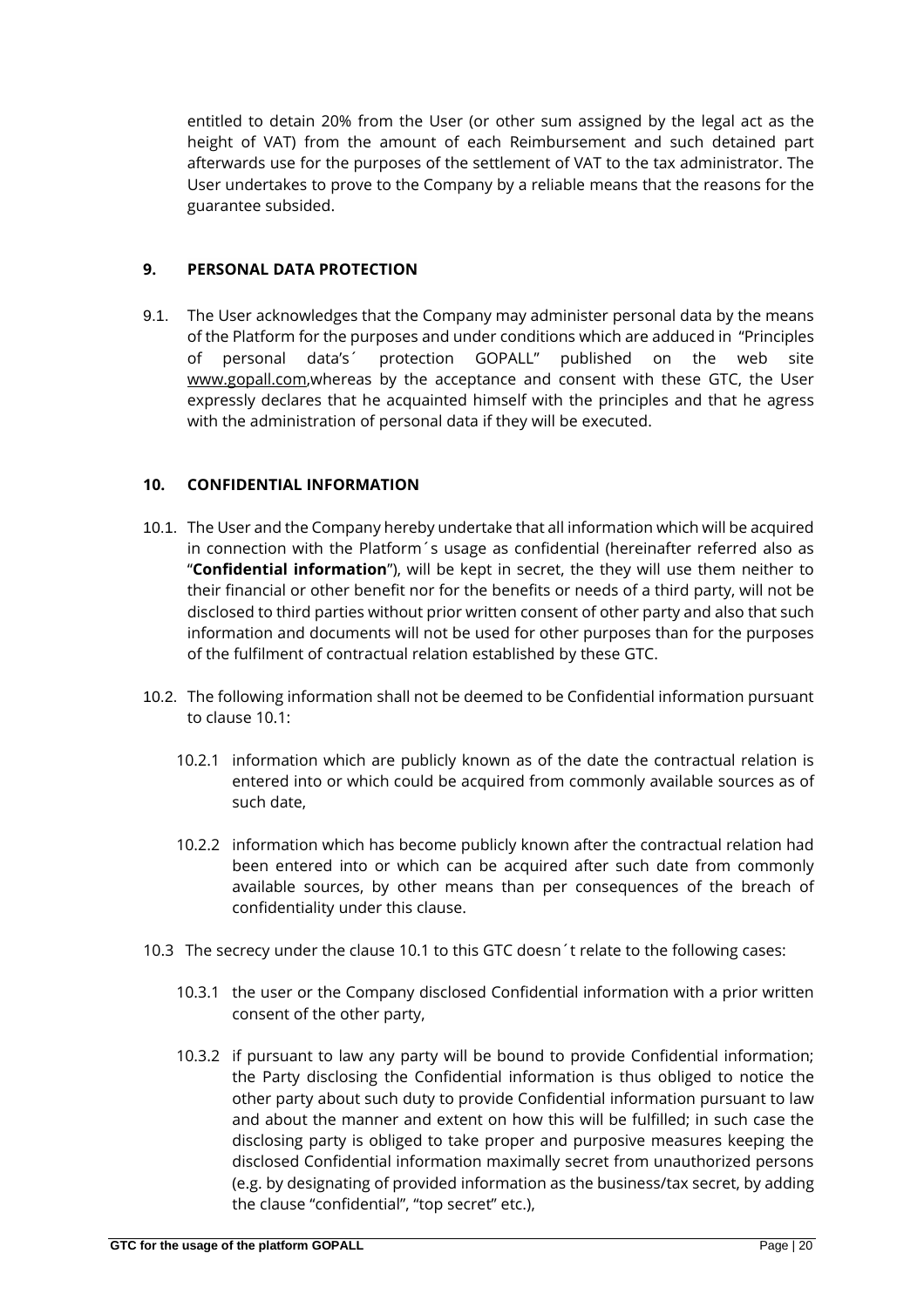- 10.3.3 if the Party disclosed the Confidential information in potential judicial, arbitral, administrative and other proceedings regarding rights and duties arising from this Agreement.
- 10.4 The Parties hereby undertake that the Confidential information will not be disclosed to third parties without prior written consent of other party and also that they will not allow any access of the third parties to Confidential information.
- 10.5 The obligations of secrecy under these GTC are indefinite and they last also after the termination of the legal relation established based on these GTC.
- 10.6 The right to protect the business secret pursuant to § 17 and the following of the Commercial code are not aggrieved by provisions under previous clauses of this article to these GTC.

# **11. EXCLUSSION OF LIABILITY**

- 11.1. The Company neither bears responsibility (nor guarantees) for any acting (actions) of the User executed by the means of Platform´s usage, this is to the full responsibility of the User.
- 11.2. All activity being performed in the Platform (including the Mobile application) and/or by its means is to the exclusive (full) responsibility of the User who undertakes to inform the Company about any illegal usage by the means of the Company´s contact data published on the web site [www.gopall.com.](http://www.gopall.com/)
- 11.3. The Company bears no liability for the loss, damage or harm being caused by the unjust usage of the Platform (including the Mobile application) or by the lawful usage of the Platform´s account (including the Mobile application) by the User. The User bears all liability for his activity and actions, objectively irrespective of fault.
- 11.4. The User is exclusively liable for the security and protection for his access password to the Platform.
- 11.5. Performance of third persons who were granted by the Usage access to the Platform by the User establishes rights and duties directly towards the User, i.e. such performance bounds the User directly without having possibility to liberate, i.e. it is the absolute liability of the User.
- 11.6. The Company neither bears responsibility (nor guarantees) for any acting (actions) of the User and the third persons who were granted by the Usage access. The User bears full responsibility for such acting (actions).
- 11.7. The cancel of the Usage access of a third person by the User does not relate on actions performed by a third person till the moment of the cancellation of the access, the User bears full responsibility for such actions.
- 11.8. The Company bears no responsibility towards the User for any eventual damage in case the Termination of Order will occur by other means than by the fulfilment of the Order.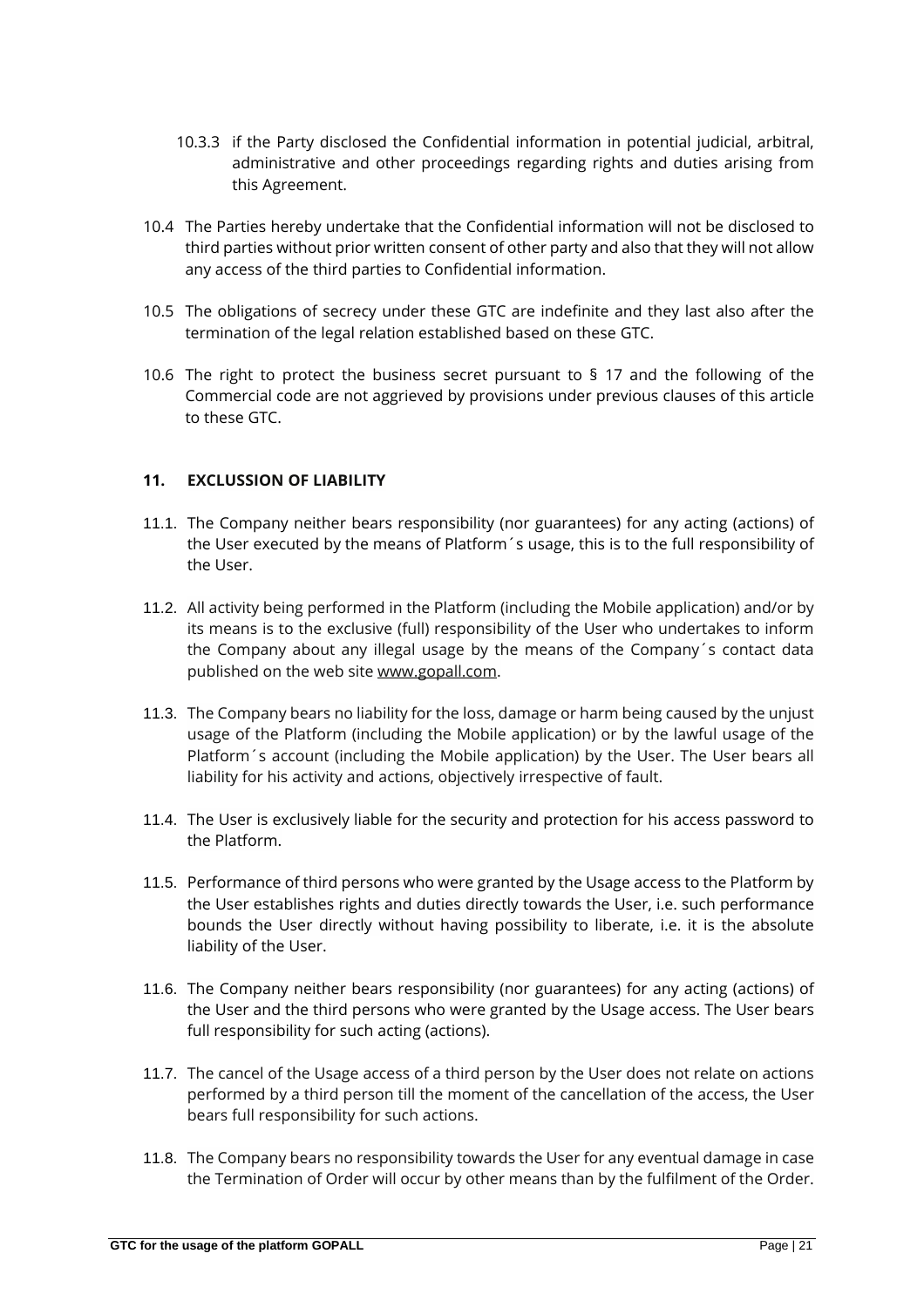- 11.9. The Company doesn´t provide any guaranties in accordance with the usage of the Platform (including the Mobile application), its content and neither bears any responsibility for the continuous functionality, error free activity and assurance of services provided by the Platform (including the Mobile application) or by its means, nor for eventual interruption or termination of Platform´s functionality (including the Mobile application).
- 11.10.The Platform´s usage (including the Mobile application) is executed on the exclusive risk and responsibility if the User. The Company bears no responsibility for any damages or harm which would be used to the User in the connection with the Platform´s usage (including the Mobile application).
- 11.11.In case a permanent termination of services provided by the means of the Platform will occur, such situation doesn´t establish Company´s responsibility excluding the obligation to settle the actual sum of the Credit on the Account in money. The money in the amount of the Credit will be settled exclusively on the User´s Account which is assigned by the User in the Platform.

# **12. DAMAGES**

12.1. The User hereby agrees, undertakes and promises that he will indemnify the Company in full without any restrictions for all harm and damages which will be caused to the Company in connection with unlawful Platform´s usage.

# **13. TERMINATION OF REGISTRATION AND ZÁNIK LICENCIE**

- 13.1. The User is not obliged to use the Platform and, in any moment, and without a previous notice, is the User entitled to stop using it according to his own decision.
- 13.2. The User is anytime and without any reasoning entitled to ask the Company by the means of the Platform´s functionality to terminate/cancel his registration and to be paid from the balance of the Credit.
	- 13.2.1. Such demand is considered as the proposal for the termination of the legal relation by the virtue of agreement, which was established between the Company and the User by the User´s consent given to these GTC.
	- 13.2.2. The proposal for the registration´s cancellation, i.e. proposal for the termination of the legal relation by the virtue of agreement is considered as accepted by the Company to the moment of the cancellation of the User´s registration in the Platform, i.e. to the moment of his Account's cancellation and to the moment of the cancellation of the Users´ accesses to Platform (including accesses to the Mobile application). To this moment the user´s licence granted by the Company to the User for the usage of the Platform (including the Mobile application) ceases as well under these GTC.
	- 13.2.3. The money from the Credit will be returned to the User exclusively to User´s business account which was assigned by the User in the Platform as last, at latest the second working day after the cancellation of the registration of the User in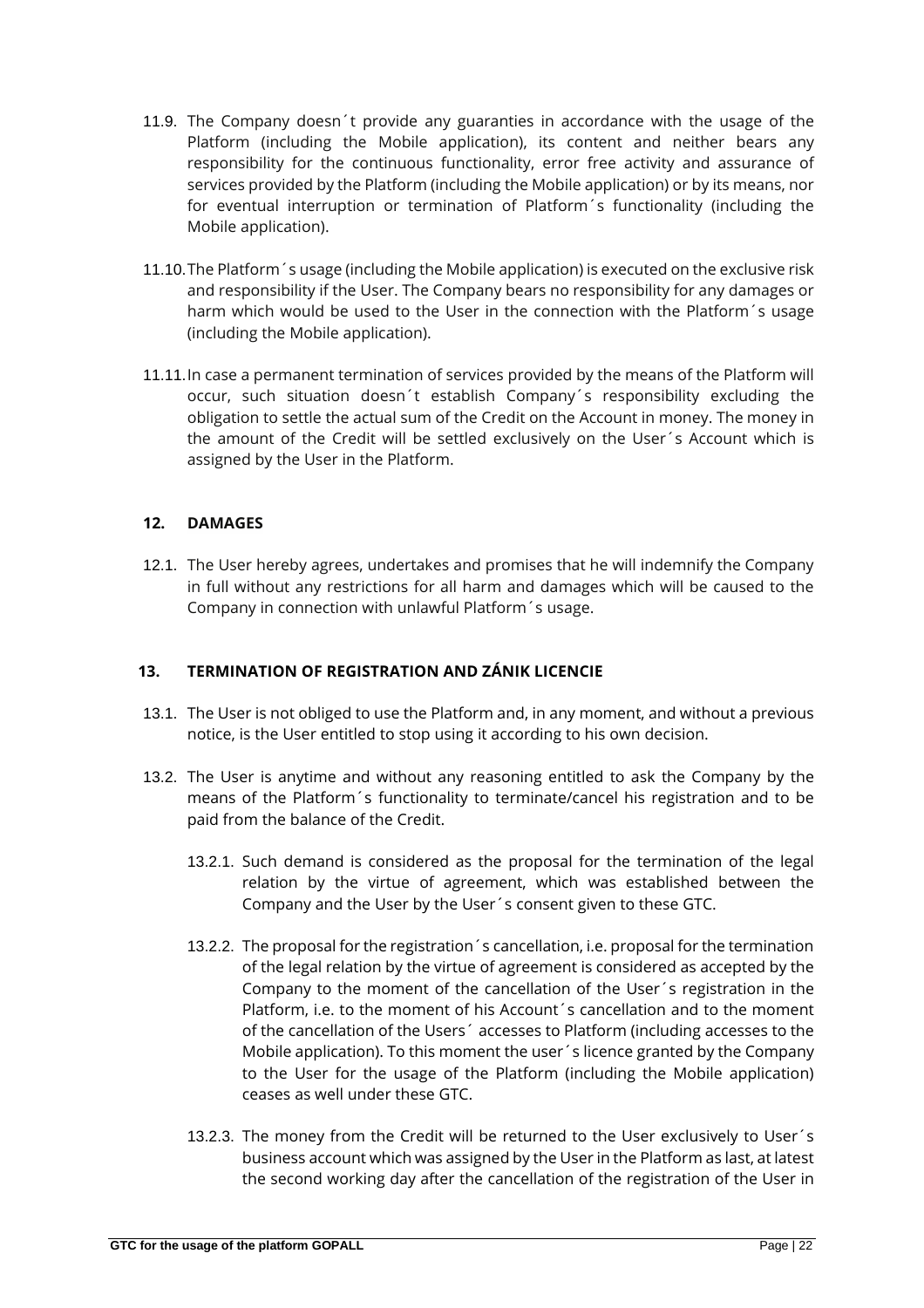the Platform and after the deduction of the claims which aroused to the Company towards the User.

13.2.4. The User hereby acknowledges and agrees that in case he asked for the termination/cancellation of his registration, he is not entitled for the settlement of the Credit if he is still leasing the EUROPALLETS and/or Other shipping packages, i.e. he has the negative Container Account and he has not returned all of these EUROPALLETS and/or Other shipping packages in the form of Discharge by the usage of the Platform at some GOPALL point. The money from the Credit will be returned to the User at the earliest after the return of all EUROPALLETS and/or Other shipping packages in the form of Discharge, in the amount after the deduction of the claims which aroused to the Company towards the User.

If the Reimbursement for the Lease cannot be settled from the User´s Credit, the User is obliged to purchase the overtaken EUROPALLETS and/or Other shipping packages for the purchase price in the height determined by the Company unless agreed otherwise. For this purpose, the Company is entitled to issue an invoice to the User for the purchase of such EUROPALLETS and/or Other shipping packages which the User is bound to settle.

- 13.3. In case of breach of obligations under these GTC, of legal acts and of good manners from the side of the User, even without previous notification the Company is entitled to hold up, restrict or terminate the Platform´s usage (to cancel the registration of the User), regardless of the Company´s right to apply other claims towards the User for the protection of the Company´s rights and/or of third parties. In such case, the User acknowledges and agrees that he will not be entitled to demand neither any kind of obligations´ fulfilment under these GTC from the side of the Company, nor to claim for damages eventually for harm caused by the hold up, restriction or termination of the Platform´s usage (by the cancellation of the User´s registration).
- 13.4. Pursuant to reasons alleged in clause 13.3 of the this GTC´s article and by the means of unilateral withdrawal, the Company is entitled to terminate the contractual relation which was established between the Company and the User by the grant of his consent with these GTC and followingly to cancel the User's registration in the Platform.
	- 13.4.1. The Company will deliver the withdrawal electronically on the User´s email address assigned by the User in the Platform whereas the withdrawal is considered as being delivered to the User to the moment of its dispatch by the Company on the respective email address regardless on the fact if the User gets informed about the withdrawal or not, whereas the written form of the act is considered as preserved in such case.
	- 13.4.2. The contractual relation is being terminated to the moment of the withdrawal´s delivery to the User. To this moment the user´s licence for the Platform´s usage (including the Mobile application) granted by the Company to the User under these GTC ceases as well. The cancellation of the User´s registration in the Platform, i.e. the cancellation of its Account and of the User´s accesses to the Platform (including accesses to the Mobile application) will be performed at latest the next working day after the delivery of the withdrawal to the User.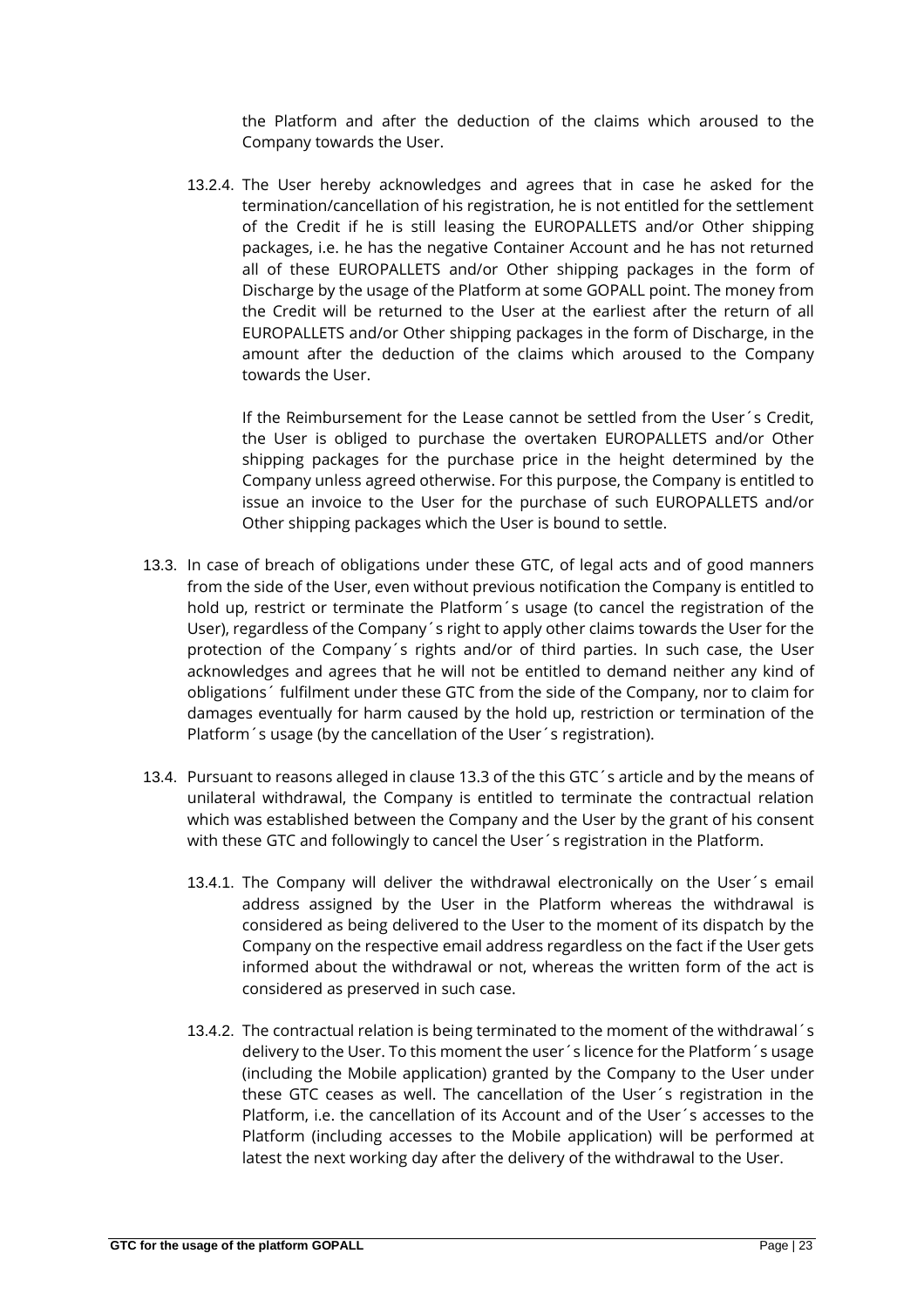- 13.4.3. The money from the Credit will be returned to the User exclusively to User´s business account which was assigned by the User in the Platform on the last time, at latest the second working day after the cancellation of the registration of the User in the Platform and after the deduction of the claims which aroused to the Company towards the User.
- 13.4.4. The User hereby acknowledges and agrees that in case of termination of the contractual relation by the means of Company´s withdrawal, he is not entitled for the settlement of the Credit if he is still leasing the EUROPALLETS and/or Other shipping packages, i.e. he has the negative Container Account and he has not returned all of these EUROPALLETS and/or Other shipping packages in the form of Discharge by the usage of the Platform at some GOPALL point. The money from the Credit will be returned to the User at the earliest after the return of all EUROPALLETS and/or Other shipping packages in the form of Discharge, in the amount after the deduction of the claims which aroused to the Company towards the User.

If the Reimbursement for the Lease cannot be settled from the User´s Credit, the User is obliged to purchase the overtaken EUROPALLETS and/or Other shipping packages for the purchase price in the height determined by the Company unless agreed otherwise. For this purpose, the Company is entitled to issue an invoice to the User for the purchase of such EUROPALLETS and/or Other shipping packages which the User is bound to settle.

- 13.5. The Company is entitled, based on unilateral renounce and even without submitting any reason, to terminate the contractual relation which was established between the Company and the User by the grant of his consent with these GTC and followingly to cancel the User´s registration in the Platform.
	- 13.5.1. The Company will deliver the renounce electronically on the User´s email address assigned by the User in the Platform whereas the renounce is considered as being delivered to the User to the moment of its dispatch by the Company on the respective email address regardless on the fact if the User gets informed about the renounce or not, whereas the written form of the act is considered as preserved in such case.
	- 13.5.2. The period of cancelation is two months and it starts to pass to the day following after the delivery of the renounce to the User. The contractual relation is being terminated to the moment of the lapse of the period of cancelation. To this moment the user´s licence for the Platform´s usage (including the Mobile application) granted by the Company to the User under these GTC ceases as well. The cancellation of the User´s registration in the Platform, i.e. the cancellation of its Account and of the User´s accesses to the Platform (including accesses to the Mobile application) will be performed at latest the next working day after the termination of the contractual relation.
	- 13.5.3. The money from the Credit will be returned to the User exclusively to User´s business account which was assigned by the User in the Platform on the last time, at latest the second working day after the cancellation of the registration of the User in the Platform and after the deduction of the claims which aroused to the Company towards the User.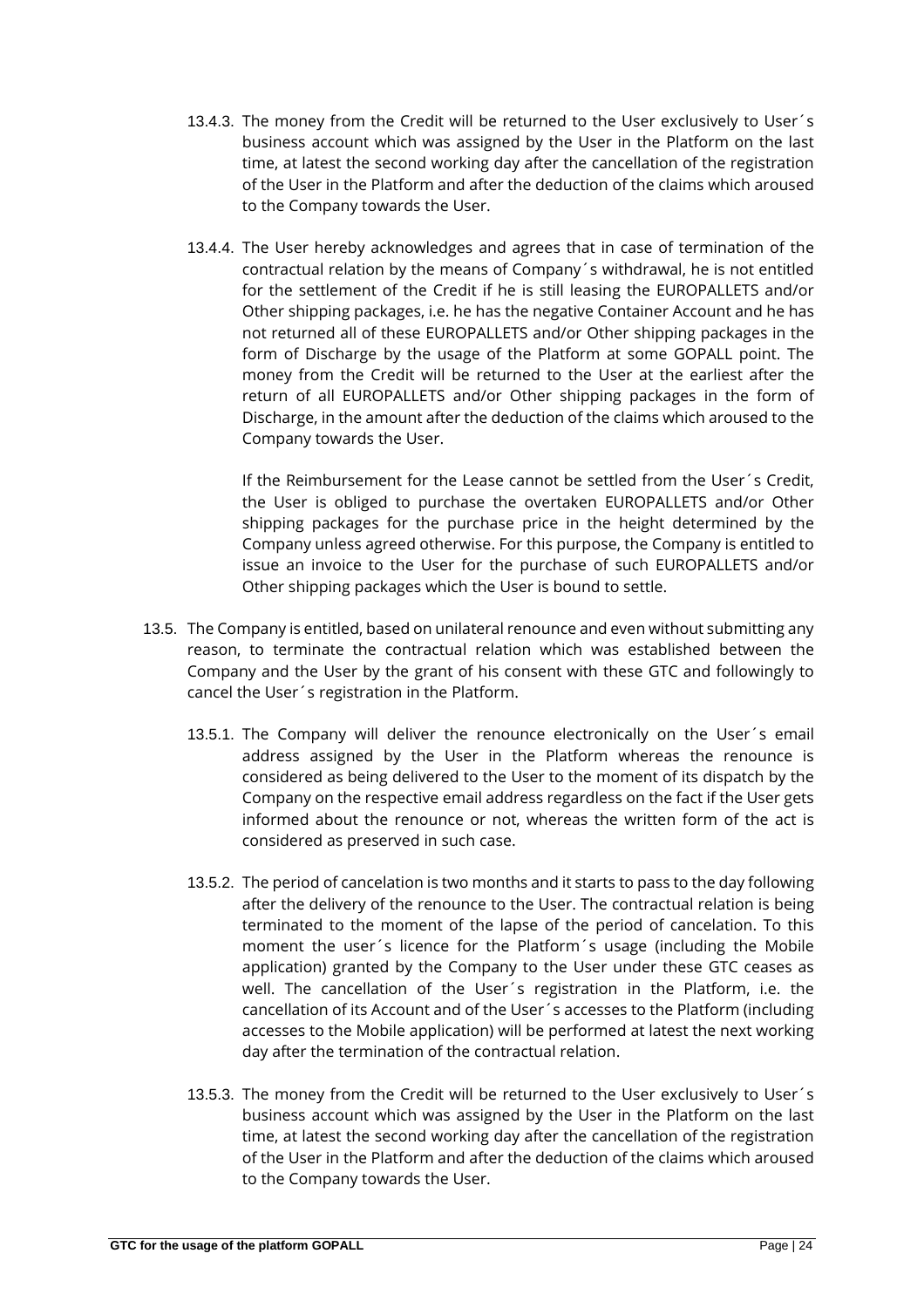13.5.4. The User hereby acknowledges and agrees that in case of termination of the contractual relation by the means of Company´s renounce, he is not entitled for the settlement of the Credit if he is still leasing the EUROPALLETS and/or Other shipping packages, i.e. he has the negative Container Account and he has not returned all of these EUROPALLETS and/or Other shipping packages in the form of Discharge by the usage of the Platform at some GOPALL point. The money from the Credit will be returned to the User at the earliest after the return of all EUROPALLETS and/or Other shipping packages in the form of Discharge, in the amount after the deduction of the claims which aroused to the Company towards the User.

If the Reimbursement for the Lease cannot be settled from the User´s Credit, the User is obliged to purchase the overtaken EUROPALLETS and/or Other shipping packages for the purchase price in the height determined by the Company unless agreed otherwise. For this purpose, the Company is entitled to issue an invoice to the User for the purchase of such EUROPALLETS and/or Other shipping packages which the User is bound to settle.

13.6 The above-mentioned termination of the contractual relation (regardless on the form of the termination) will have no influence on the validity and the effectiveness of these GTC, especially on those provisions which shall last also after the termination of the contractual relation between the Company and the User.

# **14. FINAL PROVISIONS**

- 14.1. These GTC and relations established between the Company and the User are regulated by the law of Slovak republic (with the exclusion of conflict rules). The User agrees that any claim or dispute which will arise/may arise between the Company and the User, will be governed by a Slovak court according to subject matter jurisdiction and the local jurisdiction (pursuant to the registered seat of the Company, if the User is a foreign entity) pursuant to procedural legal provisions valid in Slovak republic.
- 14.2. These GTC together with documentaries to which these GTC refer and together with other legal notices or additional contractual conditions or regulations published by the Company in the Platform represent the whole and complete agreement between the Company and the User relating to the Platform and services provided by the means of the Platform.
- 14.3. If based on any reason, the particular provisions of these GTC would be declared as invalid or unenforceable, such invalidity or unenforceability shall not affect the remaining provisions of these GTC and the Company is thus entitled to unilaterally replace such invalid or unenforceable provisions by such provisions which regulation corresponds to the original meaning of such provision, whereas other provisions of these GTC remain valid, enforceable and unaffected.
- 14.4. The particular titles of articles of these GTC are assigned and named only by the reason of their clarity causing no special legal effect.
- 14.5. Those rights and duties which based on their nature shall remain valid and effective also after the termination of these GTC, don´t lose validity and effectiveness even after their